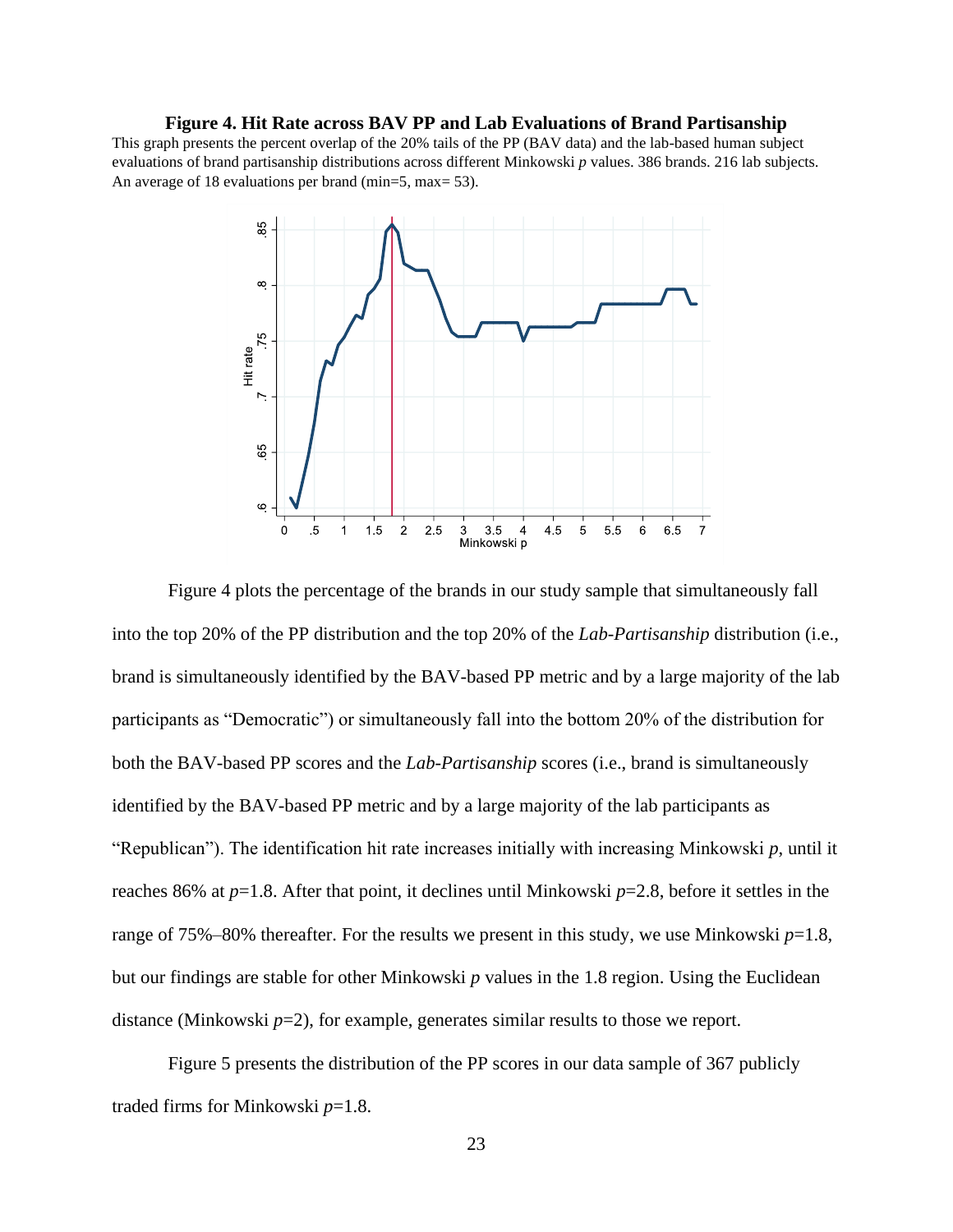



#### **Empirical Analyses: Financial Impact of Brand Political Positioning**

#### *Model-Free Evidence*

If PP has implications for firm performance, we should be able to observe its effects at the time of a political regime change. Figure 6 presents daily stock market performance of a \$1,000 investment placed into one of the three portfolios on September 1, 2016. The green line represents the market (S&P500) portfolio performance. The red line represents performance of the Republican portfolio, which includes the top 125 Republican firms (bottom 33% of the PP score distribution in 2016Q3). The blue line represents performance of the top 125 Democratic firm portfolios (top 33% of the PP score distribution in 2016Q3).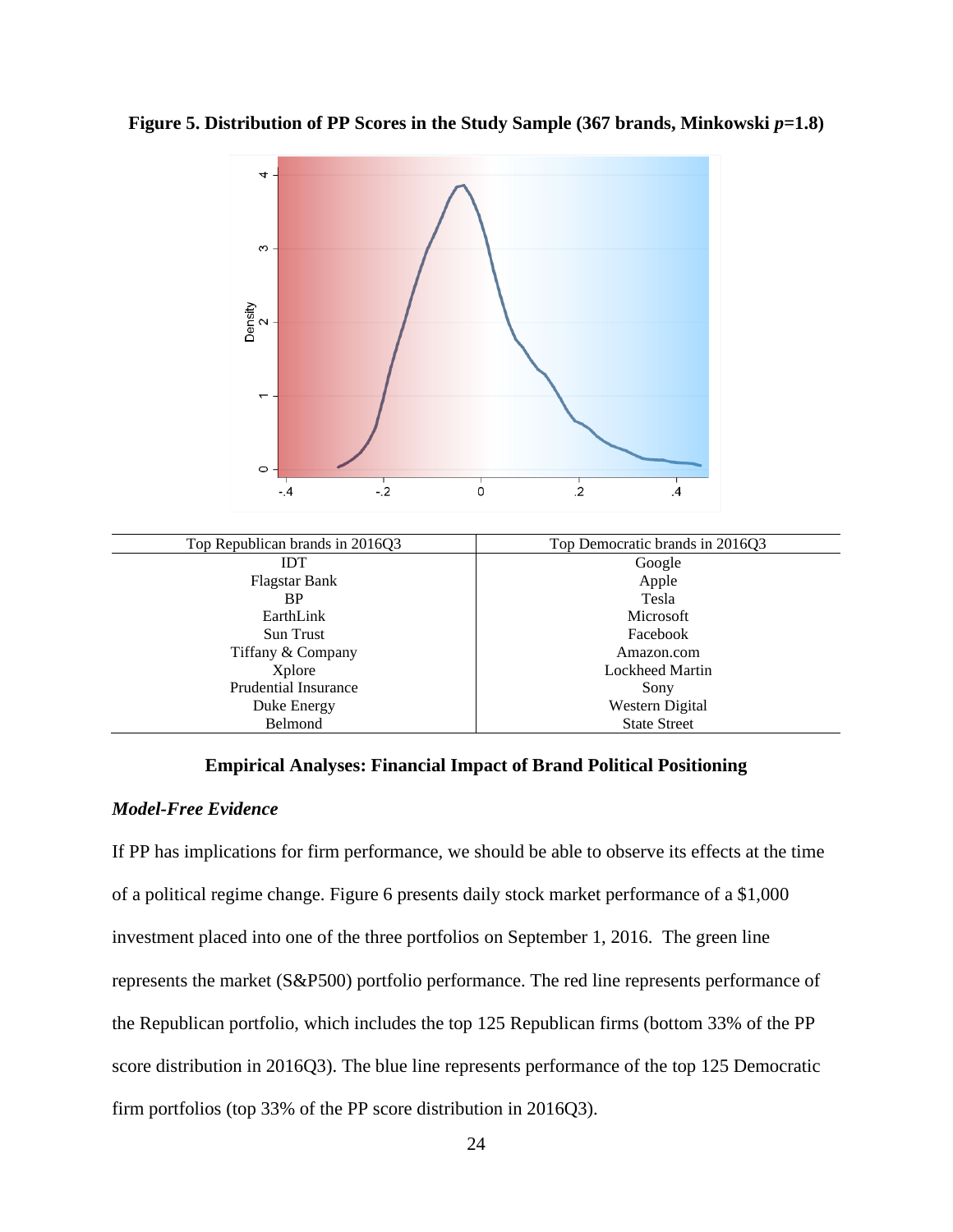#### **Figure 6. Performance of Republican and Democratic Firm Portfolios**

The graph presents portfolio performance for the Republican firms (lower 33% of the PP score distribution for 2016q3), Democratic firms (top 33% of the PP score distribution for 2016q3), and the S&P500 for September 2016- January 2017. The Republican and Democratic firm portfolios are formed based on the 2016Q3 BAV data and the PP with Minkowski  $p=1.8$ . Red vertical line denotes the election date (November 8, 2016).



We see no notable differences in performance of the three portfolios before the election date of November 8, 2016. Following the election, the Democratic portfolio immediately loses some value but later performs largely at par with the S&P500 portfolio (p=.15 for December 30, 2016). The portfolio of Republican firms, on the other hand, begins to outperform the S&P500 and Democratic portfolios after the election (p=.0041 and p=.0015, respectively, for December 30, 2016). Although the observed pattern is interesting, a formal empirical testing is needed to assess the significance and the economic impact of the effects suggested by this chart.

#### *2016 Presidential Election Event Study: Base Model*

The 2016 presidential election in the US offers an excellent context to test the economic relevance of PP to firm performance. The 2016 election outcome was to a large extent a surprise,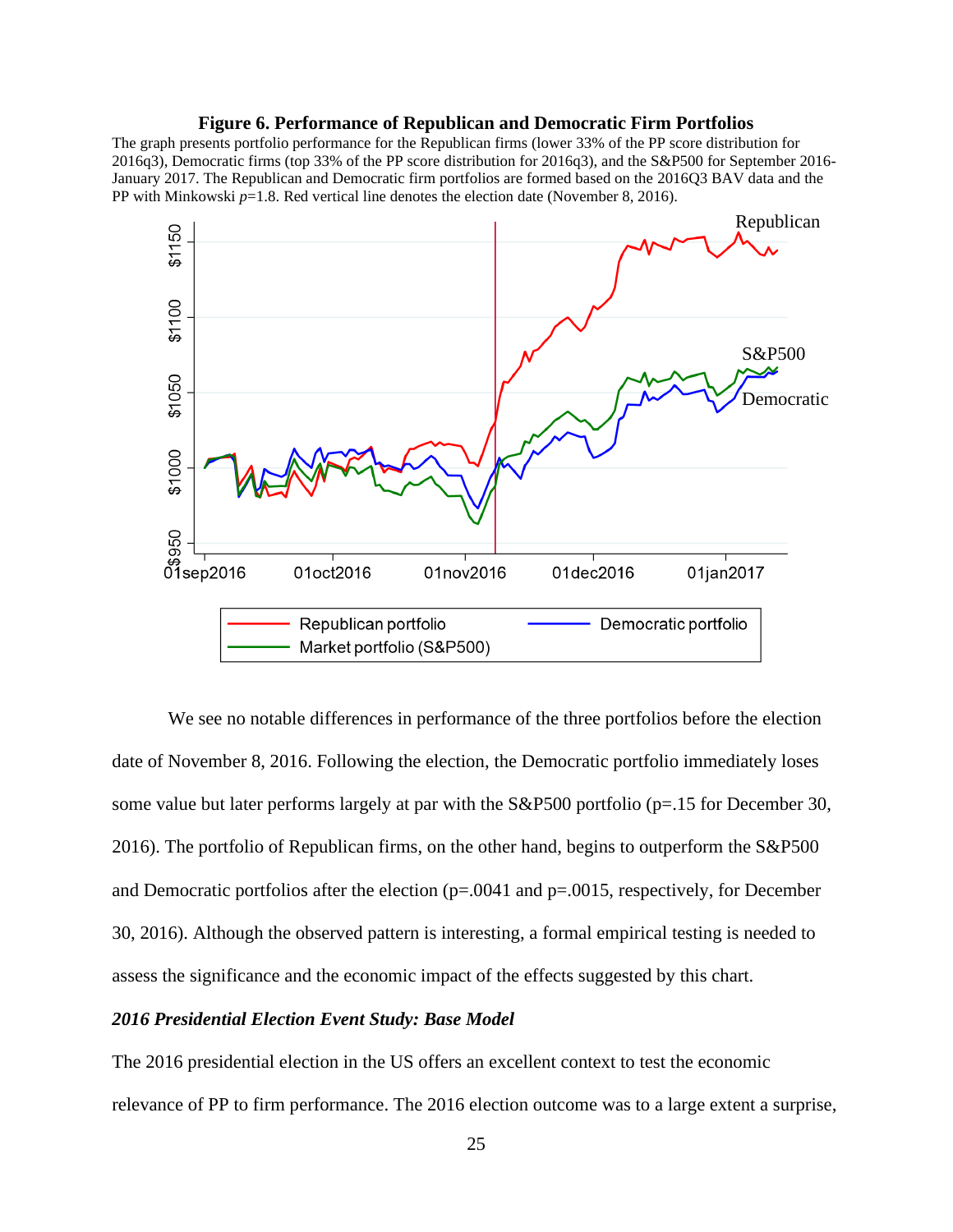and the unexpected nature of the election outcome makes the event study method particularly suitable here. Event studies allow assessing the impact of an unexpected event (Republican win) on firm valuation. The observed change in the valuation reflects the change in the unbiased expectations of the firm's future performance (MacKinlay 1997).

We assess the financial impact of the brand PP using standard event study methodology. That is, we use an asset-pricing model to compute abnormal daily returns and examine the statistical significance of cumulative abnormal returns around the date of the 2016 presidential election. We report results based on Fama and French's (2015) five-factor model augmented with Carhart's (1997) momentum factor, but the choice of the specific asset-pricing model (e.g., market model, other Fama-French models) does not alter our results or conclusions.

For each firm included in our analyses, we estimate the following asset-pricing model in the [-254; -21] window preceding the announcement of the election results:

$$
Ret_{it} - R_{Ft} = a_i + b_{i1} * MKTRF_t + b_{i2} * SMB_t + b_{i3} * HML_t + b_{i4} * UMD_t
$$
  
+  $b_{i5} * RMW_t + b_{i6} * CMA_t + e_{it}$ , (4)

where  $Ret_{it}$  is the stock return of company *i*,  $R_{Ft}$  is the risk-free rate,  $MKTRF_t$  is the market return,  $SMB_t$  is the difference in returns for small and large (market capitalization) firms,  $HML_t$ is the difference in returns for high- and low-value (book-to-market ratio) firms,  $UMD_t$  is the Carhart (1997) momentum factor,  $RMW_t$  is the difference in returns for robust and weak firms on the operating profitability, and  $CMA_t$  is the difference in returns for firms with conservative and aggressive investment portfolios. We use the estimated coefficients from this model to compute abnormal returns for each firm around the election date.

Table 3, Panel A, reports average daily abnormal returns for the [-10, 10] days around the election date for our sample as a whole and for two subsamples created with a median split on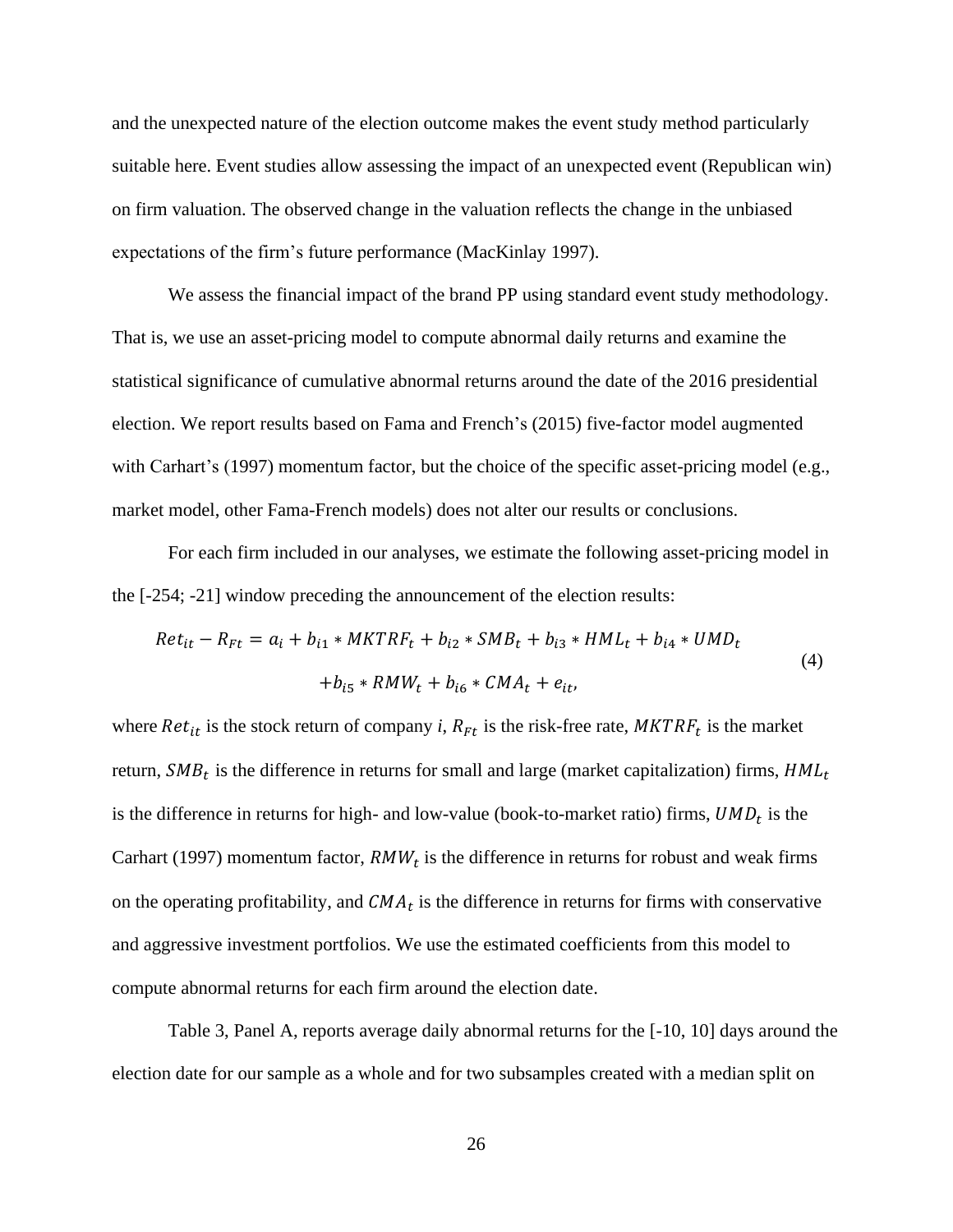our PP metric. We do not observe any consistent patterns prior to November 8, 2016. Following the election day, however, we see several consecutive days with significantly positive average daily abnormal returns for the firms with low PP (i.e., firms with a Republican brand image).

Next, we aggregate the daily abnormal returns over various event windows and compute cumulative abnormal returns in the  $[\underline{w}; \overline{w}]$  window as  $CAR_i^{[\underline{w}, w]} = \sum_{\underline{w}}^{\overline{w}} AR_{it}$ . We estimate the following model to assess the implications of brand PP around the 2016 presidential election:

$$
CAR_{i}^{[\underline{w}, \overline{w}]} = a_0 + a_1 P P_{i,2016q3}^{Rep} + a_2 FirmRepContrib_i + a_3 FirmDemContrib_i
$$
  
+ 
$$
a_4 CEORepContrib_i + a_5 CEODemContrib_i + a_6 FirmTotalContrib_i \t(5)
$$
  
+ 
$$
\sum \gamma_n Control_n + \epsilon_i,
$$

where  $PP_{i,2016q3}^{Rep}$  is the dummy variable equal to 1 if the 2016q3 measure of PP for firm *i* is in the bottom half of  $PP_{i,2016q3}$  distribution, and 0 otherwise.  $FirmRep(Dem)$ Contrib<sub>i</sub> is the total value of financial contributions by firm *i* (i.e., its PACs, their individual members, employees, owners, and those individuals' immediate families) to the Republican (Democratic) Party and federal candidates in the 2012, 2014, and 2016 election cycles scaled by the firm's total assets.  $FirmTotalContrib<sub>i</sub>$  is the total value of all firm *i* contributions to political parties.  $CEORep(Dem)$ Contrib<sub>i</sub> is the total value of financial contributions by the CEO of firm *i* to the Republican (Democratic) Party and federal candidates in the 2012, 2014, and 2016 election cycles scaled by firm's total assets. We include CEO contributions as a separate predictor to address the impact of CEO political ideology on firm value (Kashmiri and Mahajan 2017).

We include several controls in our model.  $Age_i$  is the age of firm *i* as of 2016, obtained from public sources (e.g., annual reports, wikipedia.org). We include it to control for the potential association of more mature brands with the brand perceptions of *Traditional* and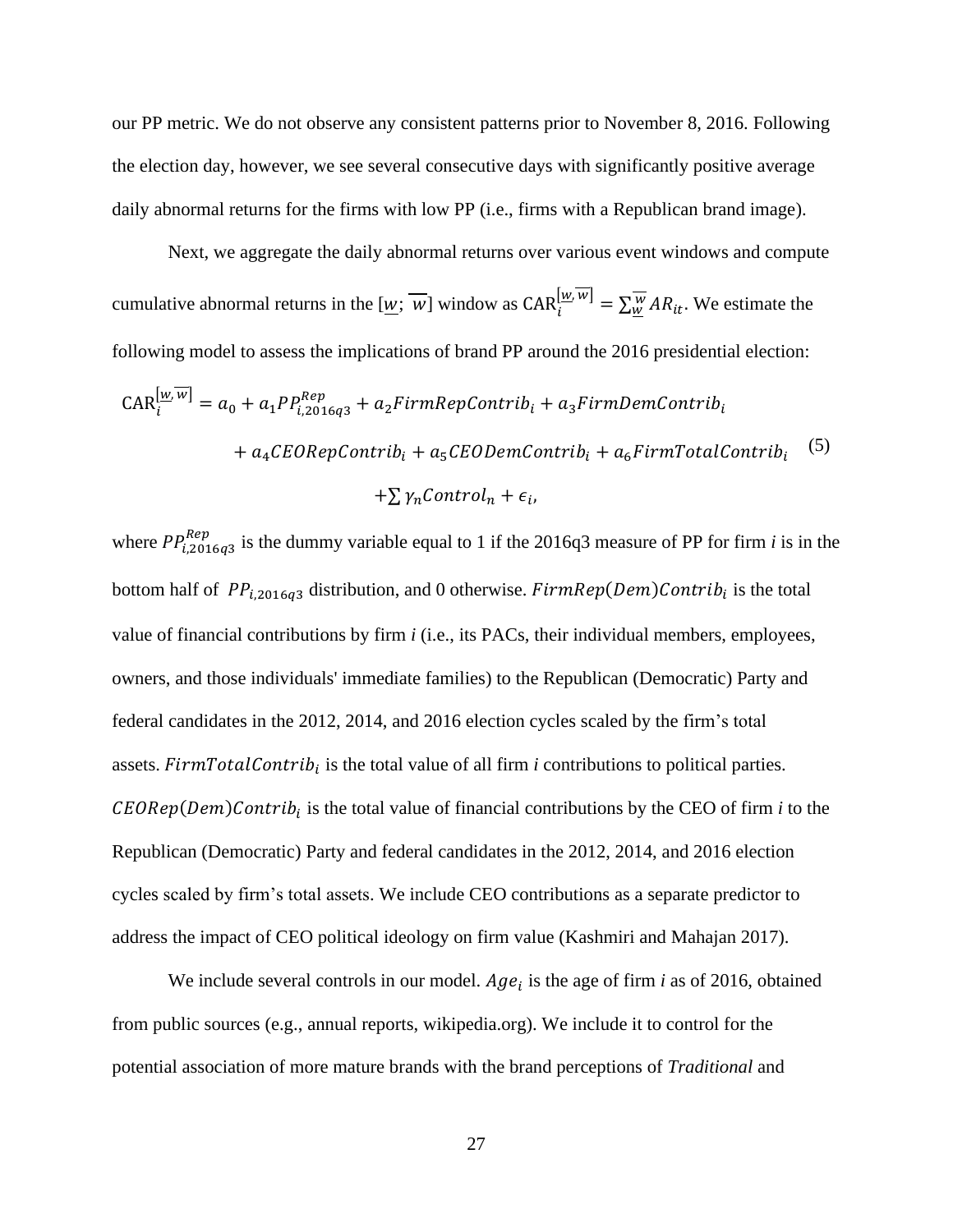*Classic* (significant descriptors of the Republican Party image) and because it shows a significant negative correlation with the firm and CEO financial contributions to the Democratic Party (Table 1, Panel B). We include industry controls to control for the potential perceptual association of a specific industry with a political party (e.g., finance-Republican) and any potential expectations of (un)favorable policy changes after the election.

We also include controls for major corporate events and announcements occurring during our event study window. For example, 69 firms in our sample announced earnings during the [1;10] event study window of November 7– November 23, 2016. We calculated and included a measure of earnings surprise (Earnings surprise<sub>i</sub>) using the IBES dataset. Specifically, we computed the median percentage of earnings surprise (*[Actual EPS-Forecast EPSj]/Forecast EPSj*) across all analysts (*j*) issuing or revising their forecasts within 100 calendar days prior to the earnings announcement date.

We include controls for M&A activity and alliance announcements occurring during November 7–November 23, 2016. *M&A Acquiror Announcement<sup>i</sup>* variable is an indicator of M&A announcement for acquirors. Sixteen firms were mentioned in an M&A announcement and designated as the acquirer. *M&A Target Announcement<sup>i</sup>* is an indicator of M&A announcement for targets. Six firms were mentioned in M&A announcements and designated as the target. Finally, we also include an indicator for alliance announcements (*Alliance Announcementi*). We have 35 firms announcing a new alliance during November 7–November 23, 2016. All these data come from the SDC Platinum.

Table 3, Panel B, reports the results of our analyses for  $[1;1]$ ,  $[1;3]$ ,  $[1;5]$ , and  $[1;10]$ event windows. Consistent with Hypothesis 1, we find a significant differential in the stock market reaction depending on the value of PP in the 2016q3. The coefficients on  $PP^{Rep}_{i,2016q3}$ ,

28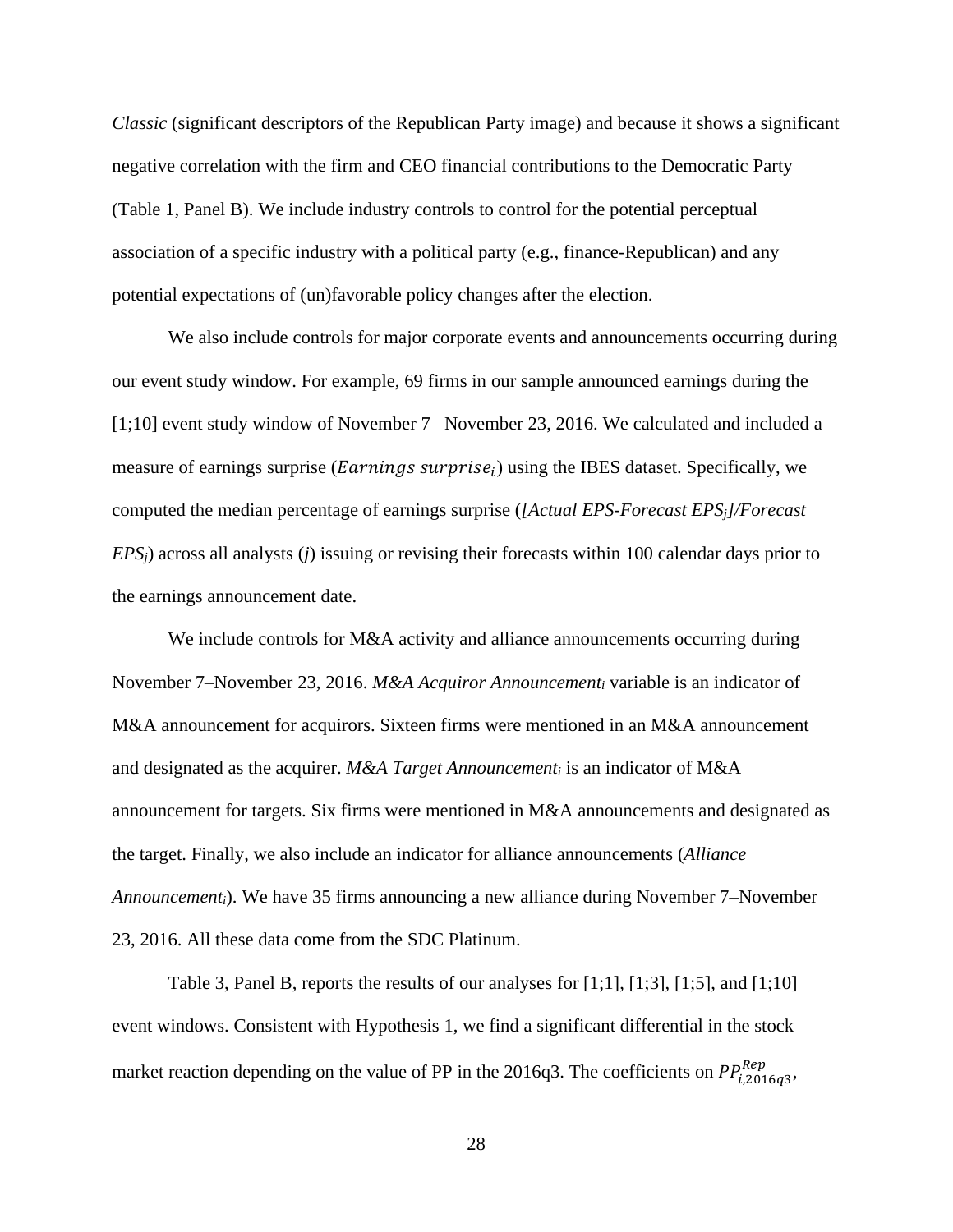which estimate the differential between the firms with a Republican versus Democratic brand image (the base case of the Democratic brand image firms is captured in the constant), are positive and become more significant in the 10-day event window. Ten days after the election, we see a 1.7% value differential ( $p=0.039$ ) between firms with a Republican versus Democratic brand image. This effect is incremental and cannot be attributed to the other factors (e.g., industry affiliation, political contributions by the firm and its CEO).

Consistent with past research, and despite the relatively small sample of firms we are working with  $(N=367)$ , we find the pattern of positive market valuation of firm and CEO donations to the winning (Republican) political party and a negative market valuation of firm and CEO donations to the losing (Democratic) political party. In our study sample, the estimates of *CEO Republican Contributions* are positive and highly significant, and the *Firm Republican Contributions* are positive and marginally significant (p=.058 in 10-day event window). The estimates of *Firm Democratic Contributions* are negative and significant (p=.025 in the 10-day window). We also find consistently negative estimates of *CEO Democratic Contributions*, but these estimates are not significant. Consistent with Shon (2010), we find a positive and significant market valuation of the overall (total) value of firm contributions to political parties and candidates: the estimates on *Firm Total Contributions* are all positive and highly significant. As expected, we also find a positive and significant market reaction to earnings announcements. The *Earnings Surprise* estimate is positive and highly significant in all event windows. *Alliance Announcement* has a positive and significant effect in our 10-day event window.

#### *2016 Presidential Election Event Study: The Role of Consumer-Facing Firms*

We have postulated that the positive market reaction might be driven by the expectations of a relative shift in demand to the products of firms whose brand image is aligned with the winning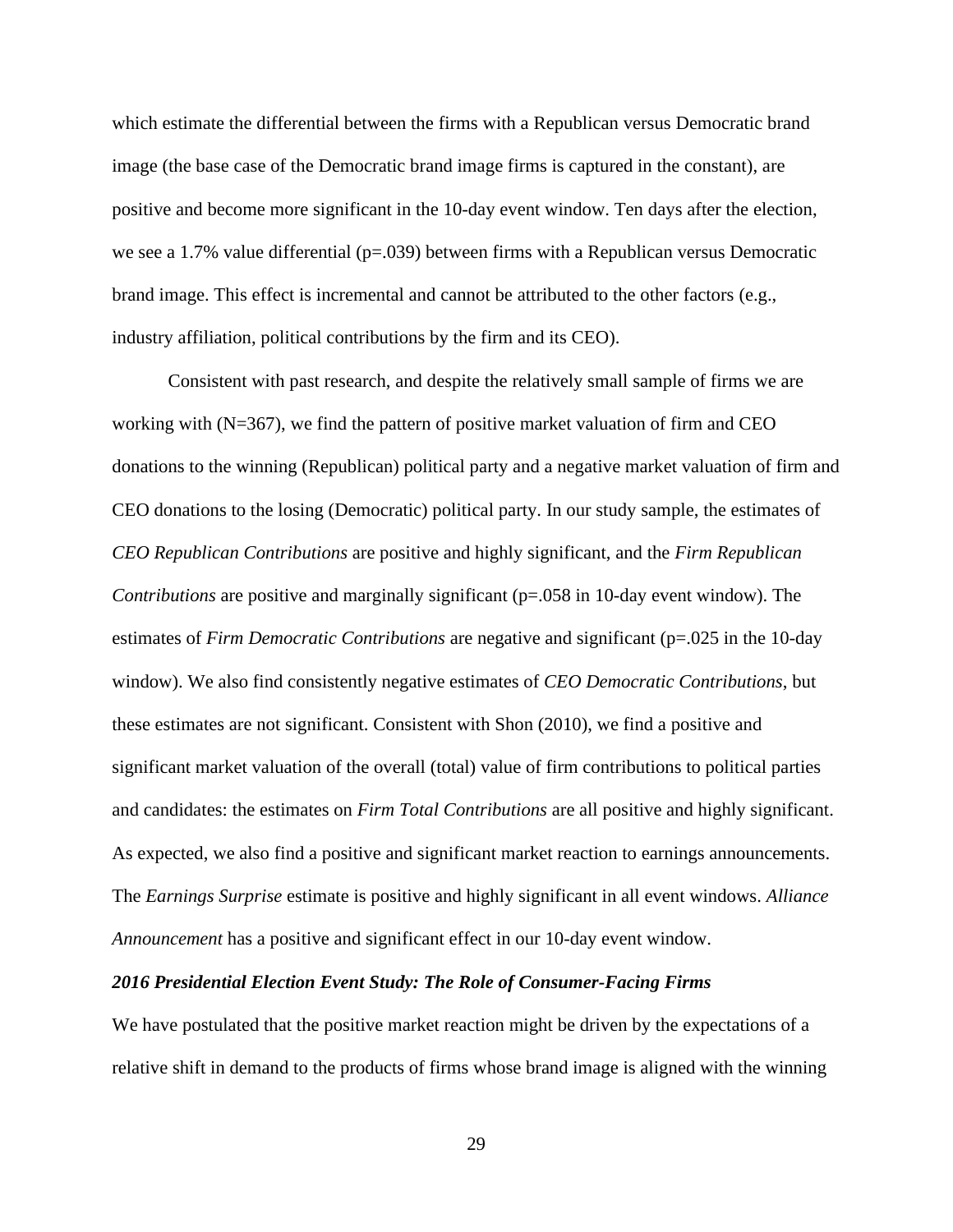political identity. One point of evidence to support or reject this proposition can be found by assessing the differential market reaction to PP of consumer-facing firms. We expand model (5) to isolate the effects of consumer- versus non-consumer-facing companies:

$$
CAR_{i}^{[\underline{w}, \overline{w}]} = a_{0} + \delta_{1}ConsumerGoodsPP_{i,2016q3}^{Rep}
$$
  
+  $\delta_{2}NonConsumerGoodsPP_{i,2016q3}^{Rep} + \delta_{3}NonConsumerGoodsPP_{i,2016q3}^{Dem}$   
+  $a_{2}FirmRepContrib_{i} + a_{3}FirmDemoContrib_{i} + a_{4}CEORepContrib_{i}$   
+  $a_{5}CEODemoContrib_{i} + a_{6}FirmTotalContrib_{i} + \sum \gamma_{n}Control_{n} + \epsilon_{i},$ 

where  $(Non) \textit{ConsumerGoods} \textit{PP}_{i,2016q3}^{\textit{Rep}}$  is an indicator variable equal to 1 if firm *i* is (not) a consumer-facing firm and its  $PP_{i,2016q3}^{Rep}$  is equal to 1, and 0 otherwise (i.e., this firm is (not) a consumer-goods firm with a Republican brand image). NonConsumerGoods $PP_{i,2016q3}^{Dem}$  is equal to 1 if firm *i* is not a consumer-goods firm and its  $PP_{i,2016q3}^{Rep}$  indicator is equal to 0 (i.e., this firm is a non-consumer-goods firm with a Democratic brand image). Two independent raters identified 264 firms in our sample as consumer-facing companies. Any initial discrepancies in their classifications were resolved through discussion and further investigation of firms' business activities. All other variables are defined as previously. The coefficients  $\delta_1$ ,  $\delta_2$ , and  $\delta_3$  in this formulation capture the difference between the base case of consumer-facing firms with a Democratic brand image and the other three firm groupings. We expect  $\delta_1$  to be positive.

Table 3, Panel C, presents results of estimating model (6). Consistent with our arguments and Hypothesis 2, we find a significant value differential between the consumer-facing firms with Republican versus Democratic brand images. Ten days after the election, the Republican consumer-facing firms are valued 2.5% more than the Democratic consumer-facing firms. We find no other significant differences across the four groupings. Overall, the pattern of results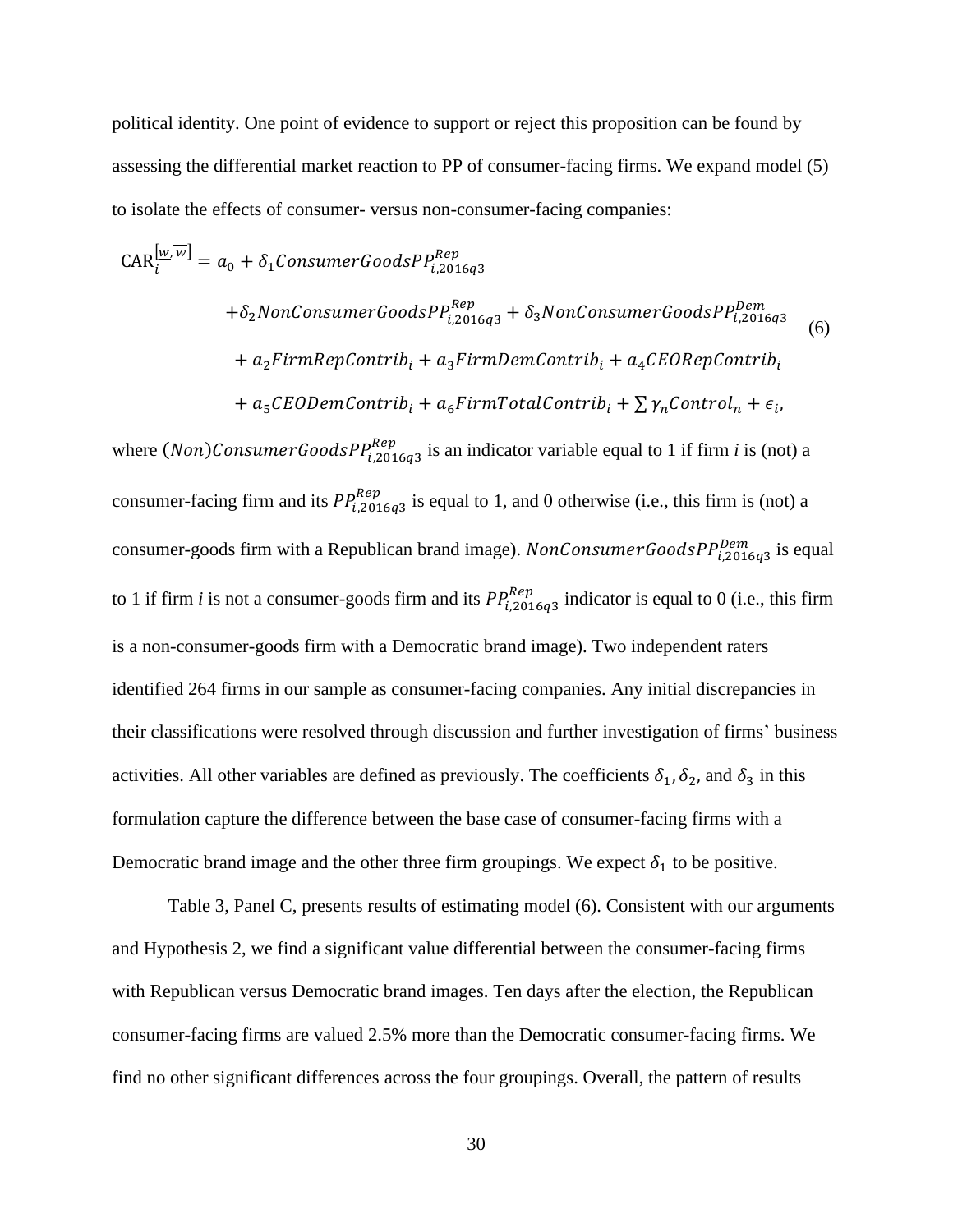reported in Panel C suggests that the consumer-facing firms are driving the findings reported in Table 3, Panel B.

#### *Demand Effects Following the 2016 Presidential Election: Dynamic Fixed-Effects Model*

A more direct test of the mechanism underlying the positive market reaction to the corporate brand image alignment with the image of the winning (vs. losing) political party can be obtained by examining the demand effects following the Republican presidential win in 2016. We can examine the dynamics of firm sales in the period immediately following the election. To do so, we specify a fixed-effects dynamic panel data model (7):

$$
Sales_{iq} = a_i + \lambda_{q, SIC} + \sum_{j=1}^{4} \phi_j Sales_{i(q-j)}
$$
  
+ $\beta_q Q tr_q * PP_{i, 2016q3}^{Rep} + \gamma_q Q tr_q * PP_{i, 2016q3}^{Dem}$  +  $\epsilon_{iq}$ , (7)

where  $Sales_{iq}$  is the size-adjusted value of firm *i* sales in quarter *q* (Sales/TotalAssets) and Sales<sub>i(q-j)</sub> are its lagged values.  $PP_{i,2016q3}^{Rep}$  ( $PP_{i,2016q3}^{Dem}$ ) is the dummy variable equal to 1 if the 2016q3 measure of PP for firm *i* is in the bottom (top) half of  $PP_{i,2016q3}$  distribution, and 0 otherwise.  $a_i$  is the firm-specific fixed effect,  $\lambda_{q, SIC}$  are quarter-industry-specific fixed time effects, and  $Qtr_q$  are quarter-specific indicators. Coefficients  $\beta_q$  and  $\gamma_q$  on the interactions of the specific time period with the firm PP (Republican or Democratic) are our key estimates of interest. In the model (7) specification, these estimates capture systematic deviations (if any) in firm sales levels from the expected firm-specific baseline sales expected given the firm's historical sales levels, its recent performance, and the industry-quarter-specific operating conditions (the period-specific industry controls adjust for any variation in sales due to economic factors and policy effects that apply to a particular industry in a given quarter). We do not include  $PP_{i,2016q3}^{Rep}$  and  $PP_{i,2016q3}^{Dem}$  as independent explanatory variables in this specification, because they are subsumed in the firm-specific fixed effects (there is no variation in these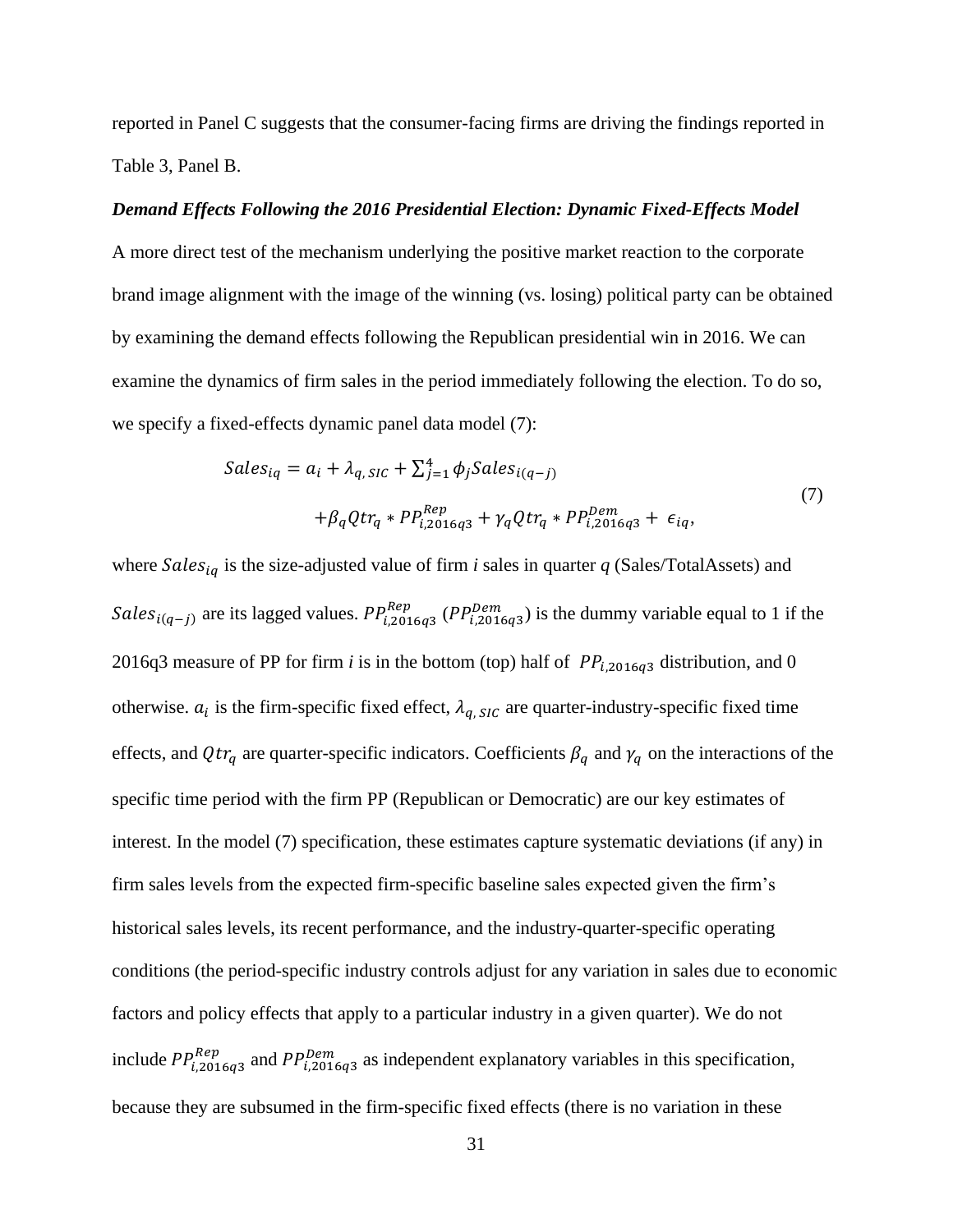variables over time for a given firm). We use the Blundell-Bond (1998) system GMM approach with Windmeijer (2005) correction to estimate model (7).

Table 4, Panel A, presents results of estimating model (7). A total of 343 firms in our sample have quarterly sales and total assets data available in the Compustat database for these analyses. Our estimates of the autoregressive structure in the sales series are fully consistent with past research. We find the first and fourth lag of size-adjusted quarterly sales (e.g., 0.319 and 0.643, respectively, in column 1) to be the strongest predictors of current-quarter sales (e.g., similar to 0.28 and 0.67, respectively, in Mizik 2014, p. 698).

Column 1 presents the results of the model focusing on the one-year period following the 2016 election.  $Qtr_{2016q4-2017q3}$  in this model is defined as equal to 1 in the four quarters following the election (2016q4-2017q3), and 0 otherwise.  $Qtr_{q>2017q3}$  is equal to 1 in the subsequent quarters (after 2017q3), and 0 otherwise. The estimates on their interactions with  $PP_{i2016q3}^{Rep}$  and  $PP_{i2016q3}^{Dem}$  capture systematic deviations of sales series from their expected levels for these periods. We see no significant deviations of sales for firms with the Republican brands (estimates of  $PP_{i2016q3}^{Rep}$  interactions with the time indicators for one year after the election and for the subsequent period after 2017q3 are both small and insignificant). We do, however, find a significant decline in sales for firms with the Democratic-image brands. In the year immediately following the 2016 election, quarterly size-adjusted sales of these firms are  $-0.012$  lower ( $p=$ .005) than they should have been based on the firm- and time-specific industry dynamics. They remain lower in the subsequent (post-2017q3) quarters  $(-0.017, p=.011)$ .

What is the economic significance of this estimated effect in terms of actual sales? A median firm in our sample has sales of \$2,001M and total assets of \$10,502M, resulting in .191 size-adjusted sales (Sales/Total Assets). The estimated effect of -0.012 represents a 6.3%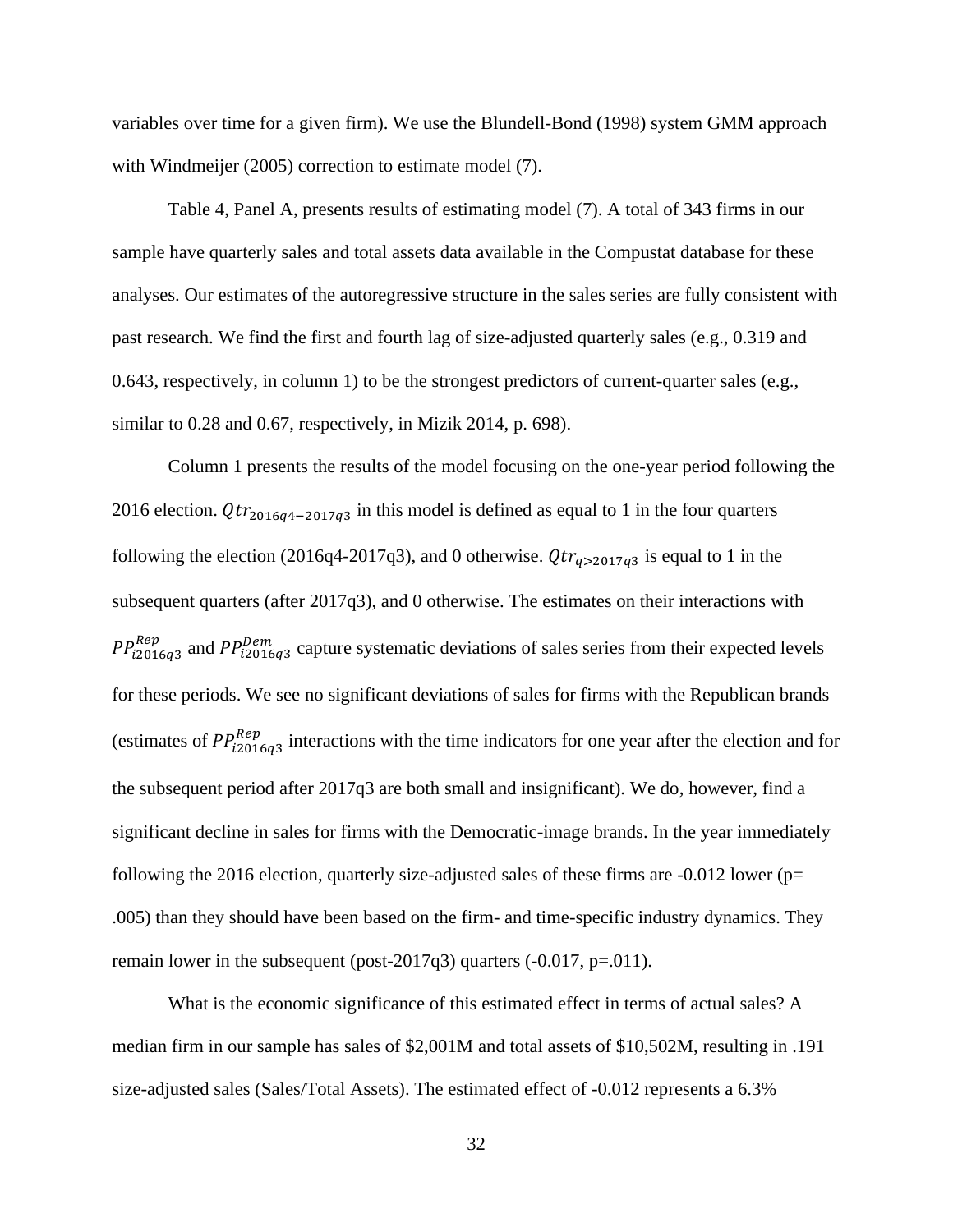reduction in firm size-adjusted sales, or a \$126M drop in quarterly sales for our median firm for each of the 2016q4-2017q3 quarters.

Column 2 in Table 4, Panel A, presents the results of the model decomposing the oneyear average effect into four individual quarters, allowing us to examine the dynamics of firm sales more precisely. Again, we find no significant anomalies in the sales series for firms with Republican brands following the 2016 election. But we do find a large and significant drop in the sales series occurring in 2016q4 (i.e., immediately after the election and before inauguration) for firms with Democratic-image brands. This finding is significant: it supports a consumer-driven mechanism (in contrast to a policy-driven effect). We also see negative and marginally significant sales effects in 2017q1 and 2017q2. Interestingly, although we find significant negative sales effects for firms with brands reflecting the losing (Democratic) party image, we are not able to isolate significant positive effects for the winning (Republican) party brands. This finding is in line with related work by Knight (2006), who finds a greater loss for firms in Gorefavored industries compared to gains for Bush-favored industries in the 2004 election.

# *Demand Effects Following the 2016 Presidential Election: Role of Consumer-Facing Firms* If the shift in consumer preferences is driving the observed changes in sales, the sales effect for consumer-facing firms should be more pronounced. We expand model (7) to isolate the effects for consumer-facing and business-to-business firms:

$$
Sales_{iq} = a_i + \lambda_{q, SIC} + \sum_{j=1}^{4} \phi_j Sales_{i(q-j)}
$$
  
+ $\beta_q Qtr_q * \text{ConsumerGoods} P_{i, 2016q3}^{Rep} + \gamma_q Qtr_q * \text{ConsumerGoods} P_{i, 2016q3}^{Dem}$  (8)  
+ $\eta_q Qtr_q * \text{NonConsumerGoods} P_{i, 2016q3}^{Rep} + \delta_q Qtr_q * \text{NonConsumerGoods} P_{i, 2016q3}^{Dem} + \epsilon_{iq},$   
where  $(\text{Non)ConsumerGoods} P_{i, 2016q3}^{Rep}$  is equal to 1 if firm *i* is (not) a consumer-goods firm  
and its  $P P_{i, 2016q3}^{Rep}$  indicator is equal to 1 (i.e., this firm is (not) a consumer-goods firm with a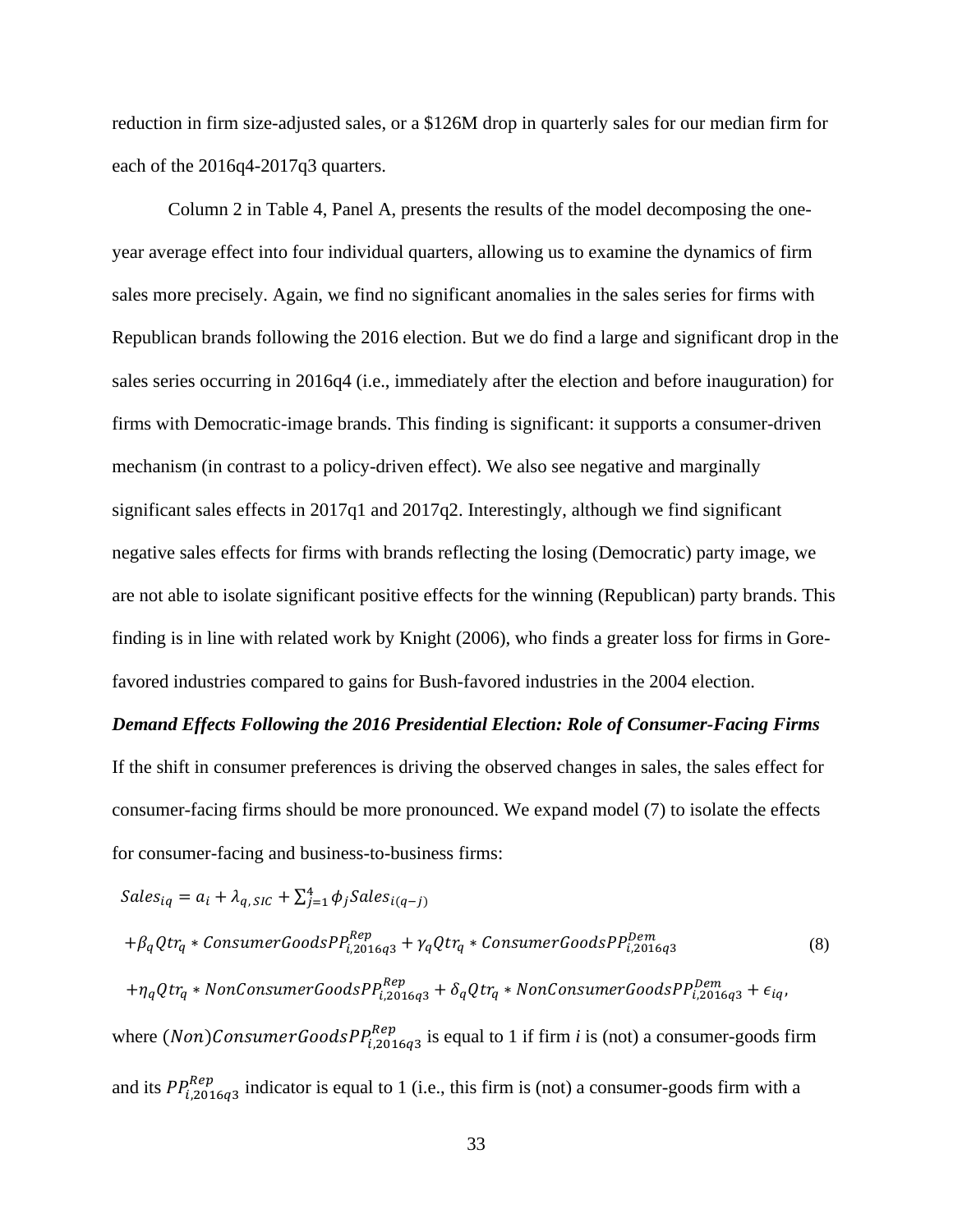Republican brand image). (*Non*)ConsumerGoodsP $P_{i,2016q3}^{Dem}$  is an indicator variable equal to 1 if firm *i* is (not) a consumer goods firm and its  $PP_{i,2016q3}^{Dem}$  is equal to 1, and 0 otherwise (i.e., this firm is (not) a consumer goods firm with a Democratic brand image). All other variables are defined as previously.

Table 4, Panel B, presents the results of estimating model (8). Our estimates of the autoregressive structure in sales series (not reported for brevity) are unchanged and we find no significant deviations of sales series for the non-consumer-goods firms. For the consumer-goods firms, we find larger and significantly negative sales for firms with a Democratic brand image after the election and, importantly, in the fourth quarter of 2016 (i.e., immediately after the election). These findings further support the consumer-driven mechanism we proposed.

We undertook multiple sensitivity tests to ensure the validity of our model. For example, we examined the sales series in the period preceding the election and found no differences between the Republican and Democratic firms and no systematic deviations from expected levels. We tested expanded models with additional controls (e.g., firm operating expenditures, R&D, SG&A, goodwill, etc.), and found our results generally unaffected by their inclusion. *Presidential Net Approval Ratings Post-Inauguration: Calendar-Time Portfolio Analysis* We extend our analyses of brand image alignment with the winning/ruling political identity to a

more dynamic setting with high(er)-frequency data. If our reasoning about the effects of brand PP on consumer preferences and behavior is valid, we should be able to observe these effects in other settings and, possibly, even with small changes in public sentiment. We examine the change in firm valuation as a function of public approval of the new administration's performance. Do public perceptions of the key political entities affect future financial performance (as reflected in their stock market valuation) of the firms whose brands are similar

34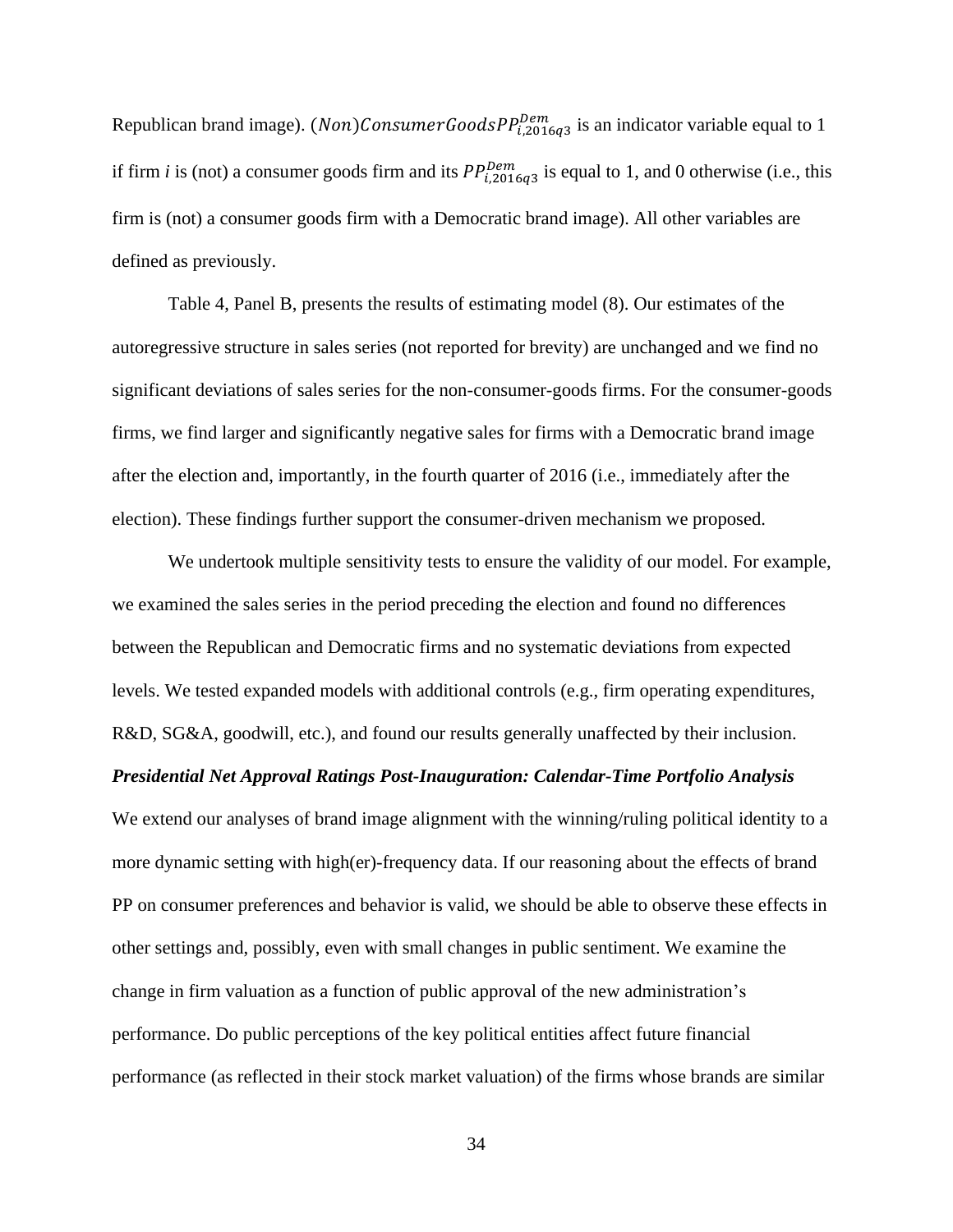to the brand images of these entities? We reason that as public opinion shifts, so will the consumer tastes for the commercial brands perceptually associated with these political entities.

We obtain daily polling data on presidential approval/disapproval for January 7, 2017– September 30, 2019, and examine whether President Trump's approval ratings affect the valuation of firms whose brands are more similar to the Donald Trump (vs. the Democratic Party) brand. We use quarterly data from BAV to compute a PP metric with the Donald Trump versus the Democratic Party reference brands. The daily presidential approval and disapproval ratings data come from fivethirtyeight.com. These data aggregate ratings across multiple national polls. The approval and disapproval are tracked separately (Figure 7). We use the *Net Approval* (the difference between approval and disapproval score) as our variable of interest and include it as an additional risk factor in a standard calendar-time portfolio model.



We use the calendar-time portfolio method. That is, we form value-weighted portfolios of firms based on the *PP(Trump-Democratic Party)* score: the top 33% of firms on the PP distribution are placed in the Democratic PP portfolio and the bottom 33% are placed in the Donald Trump PP portfolio. We rebalance these portfolios every quarter as the new BAV data become available. We have an average of 115 brands in each portfolio in each quarter. Then, we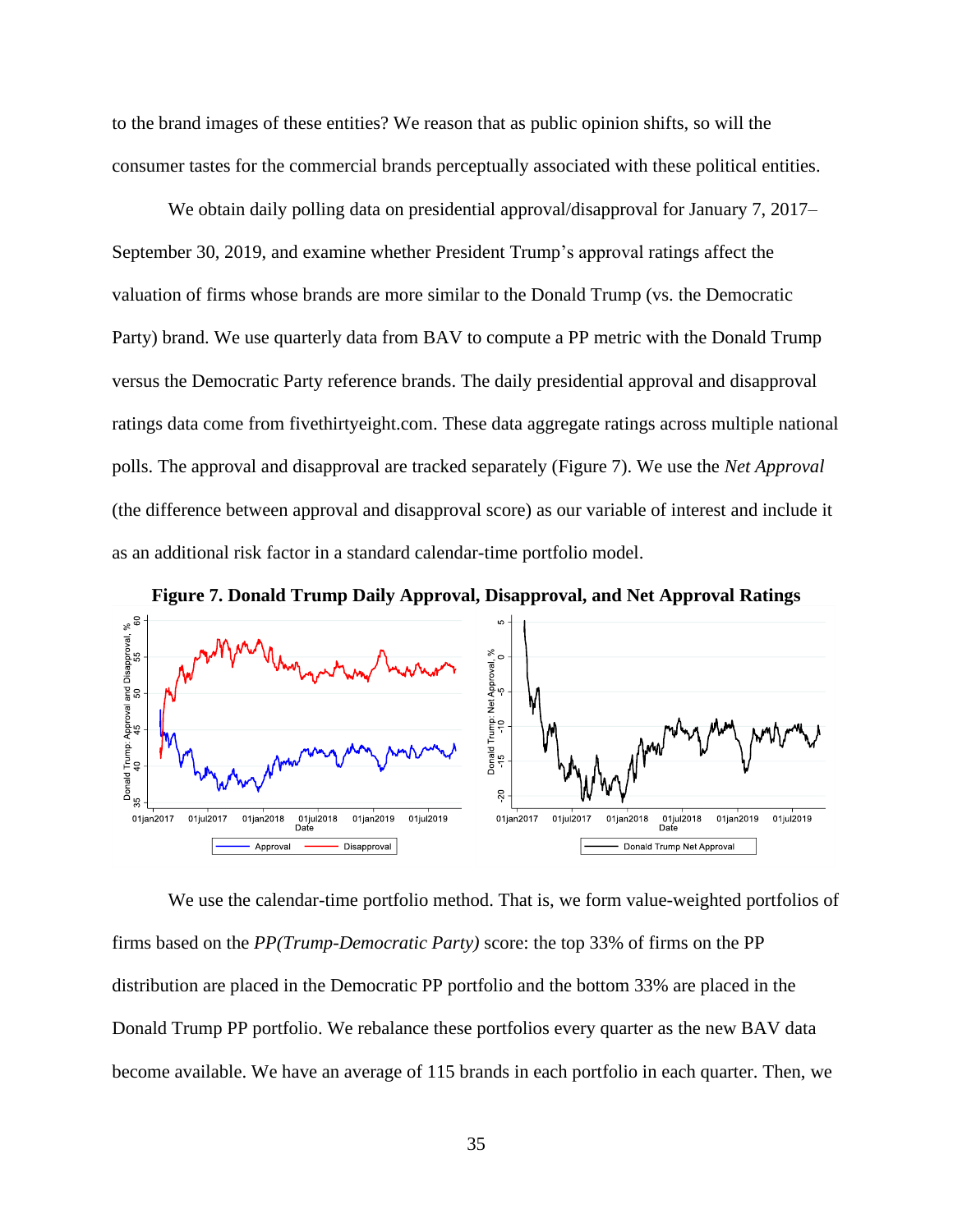estimate the Fama and French (2015) five-factor asset-pricing model augmented with momentum (Carhart 1997) and three lags (Lewellen and Nagel 2006 correction for high-frequency data) for each portfolio. Because of the quarterly rebalancing, the composition of the portfolios changes every quarter, and their risk profile changes over time. To address the changing risk profile of the portfolios, we allow the risk factor loadings to vary over time (Jacobson and Mizik 2009):

$$
Ret_{pt} - R_{Ft} = a_p + \sum_{\tau=0}^{3} b_{1pq\tau} * MKTRF_{t-\tau} + \sum_{\tau=0}^{3} b_{2pq\tau} * SMB_{t-\tau}
$$
  
+  $\sum_{\tau=0}^{3} b_{3pq\tau} * HML_{t-\tau} + \sum_{\tau=0}^{3} b_{4pq\tau} * UMD_{t-\tau} + \sum_{\tau=0}^{3} b_{5pq\tau} * RMW_{t-\tau}$  (9)  
+  $\sum_{\tau=0}^{3} b_{6pq\tau} * CMA_{t-\tau} + \gamma_p (NetApproxal_t - NetApproxal_{t-1}) + e_{pt}$ ,

where ( $Ret_{pt} - R_{Ft}$ ) is the portfolio *p* return minus the risk-free return.  $a_p$  is the Alpha estimate for portfolio p.  $MKTRF_{t-\tau}$ ,  $HML_{t-\tau}$ ,  $UMD_{t-\tau}$ ,  $RMW_{t-\tau}$ , and  $CMA_{t-\tau}$  are the risk factors and their three lags. Risk factor loadings  $b_{pq\tau}$  vary by quarter. (*NetApproval<sub>t</sub>* – *NetApproval<sub>t</sub>*-1) is first-order change in the president's *Net Approval* ratings, and  $\gamma$  is our key estimate of interest.

Table 5, Panel A, reports results of estimating model (9). Consistent with our arguments, we find that the value of the portfolio with Donald Trump–like brands increases  $(.018, p=.028)$ and the value of the portfolio with Democratic Party–like brands decreases  $(-.020, p=.001)$  with increases in the presidential net approval ratings. The differential between the Donald Trump and Democratic PP portfolios is also highly significant  $(p=008)$ . Interestingly, we also find a small mispricing of Trump-like firms: the estimate of the portfolio Alpha is small, positive, and significant (p=.032). This estimate accrues to a 3.8% annual return ( $[1+0.00015]^{250}$  -1).

Table 5, Panel B, reports model (9) results for consumer-facing firms. We find a similar pattern of results. The positive estimate of presidential net approval ratings is somewhat more significant, and the negative effect for the Democratic Party–like brands, still negative, becomes insignificant. The Alpha for the Trump-like portfolio is still positive and significant ( $p=006$ ).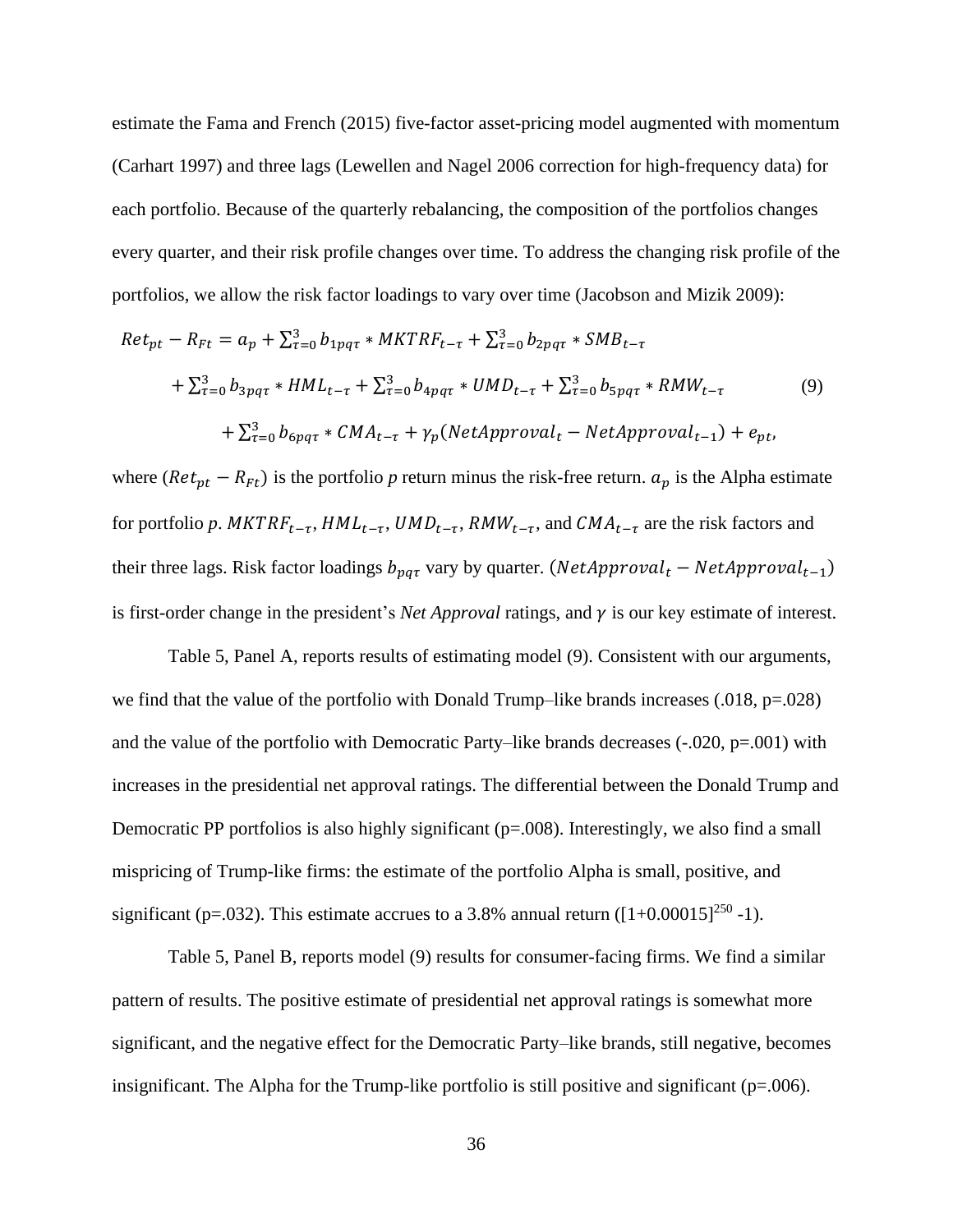In our sensitivity analyses, we tested the presidential *Approval* and *Disapproval* ratings separately and found that the *Disapproval* ratings have a stronger signal and association with portfolio returns than the *Approval* ratings. We also tested whether other factors can be affecting these results. For example, we formed our portfolios based on the PP measure adjusted for these factors. That is, we first regressed *PP(Trump vs. Democratic Party)* scores on firm observables, such as industry affiliation, political contributions, firm age, and so on, and used the residuals from this regression to form our portfolios. Our findings hold.

#### **Sensitivity Analyses**

We undertook multiple sensitivity analyses for our event study, sales, and CTP models, and found that our findings are robust. For example, we tested the robustness of our findings with respect to the Minkowski  $p$  and found results stable around  $p = 1.8$ . We also tested a restricted set of BAV items for computing PP measures (eliminating those we judged as less descriptive of personality characteristics), and found our results are stable. Our event study findings hold when we restrict our sample to firms with non-zero firm donations to political parties (265 observations): the effect of PP is still significant, and the estimated effects of donations become more significant in this smaller sample. We examined and found no differences in abnormal returns in the days preceding the election [-10 to -1].

Our sales findings are robust to Arellano-Bond's (1991) test for serial correlation, starting year of the estimation sample, the number of lagged IVs used, and the value of Minkowski *p* around 1.8. The system GMM we use for estimating models (7) and (8) requires two specific assumptions to hold. A condition for consistency is the absence of autocorrelation in errors of orders higher than one. This assumption is testable with Arellano and Bond's (1991) test for serial correlation. As we report in Table 4, this test is satisfied. Another assumption refers to the

37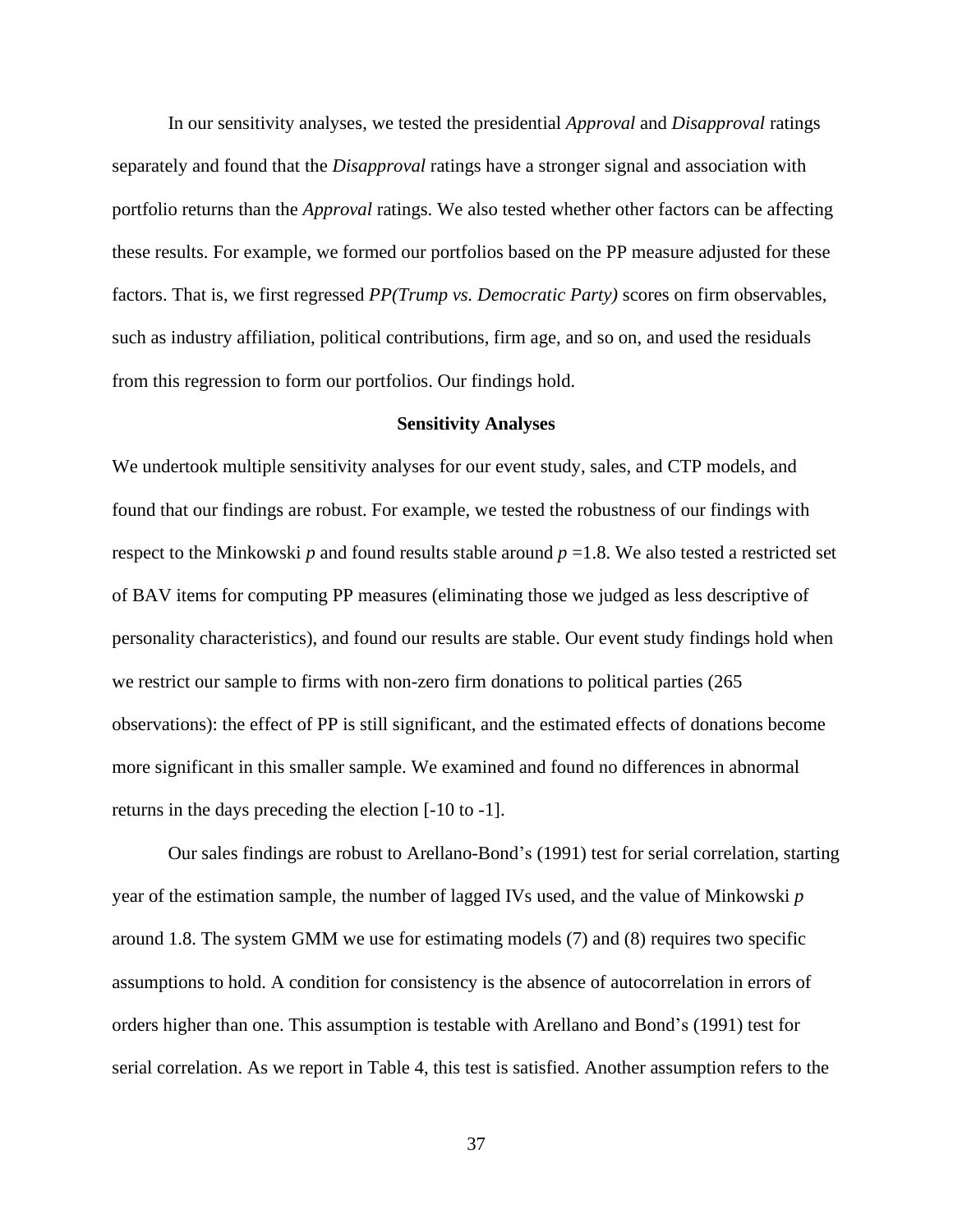initial conditions. Lagged IVs are valid only if time-invariant fixed effect  $a_i$  is uncorrelated with the first difference in panel *i* (∆sales<sub>i2</sub>). We varied the starting year of the estimation data sample to validate this assumption. Our results are not sensitive to the data start year. We also find the results we report are not sensitive to the number of lags used as IVs. We always use "collapse" option (Stata xtabond2 routine) for the lagged IVs (Roodman 2009) to prevent instrument proliferation and keep the number of IVs small (14 to 30). With 343 panels, our largest IV set is more conservative than conventional rule of thumb (number of IVs  $\leq$  number of panels).

Our calendar-time portfolio results are stable across different lags of the Lewellen-Nagel correction, asset-pricing model, and systematically varying parameter specifications.

#### **Conclusion**

Brand positioning questions have received little academic attention in the marketing literature in recent years. We argue this area is an important and impactful one to explore.

We propose a construct of brand political positioning (perceptual closeness of a commercial brand to the Republican versus Democratic Party's brand image) and show its economic significance for firm valuation and sales. We also propose a mechanism to explain the observed effects on firm valuation and sales—consumers' shifting preferences toward (away from) the brands perceptually associated with the winning (losing) political party. We show supporting evidence for the proposed mechanism: the valuation effects are stronger for consumer-facing firms, the sales react immediately after the election (before inauguration), and the firm value is tied to the public sentiment toward the political entity to which the commercial brand is perceptually similar.

38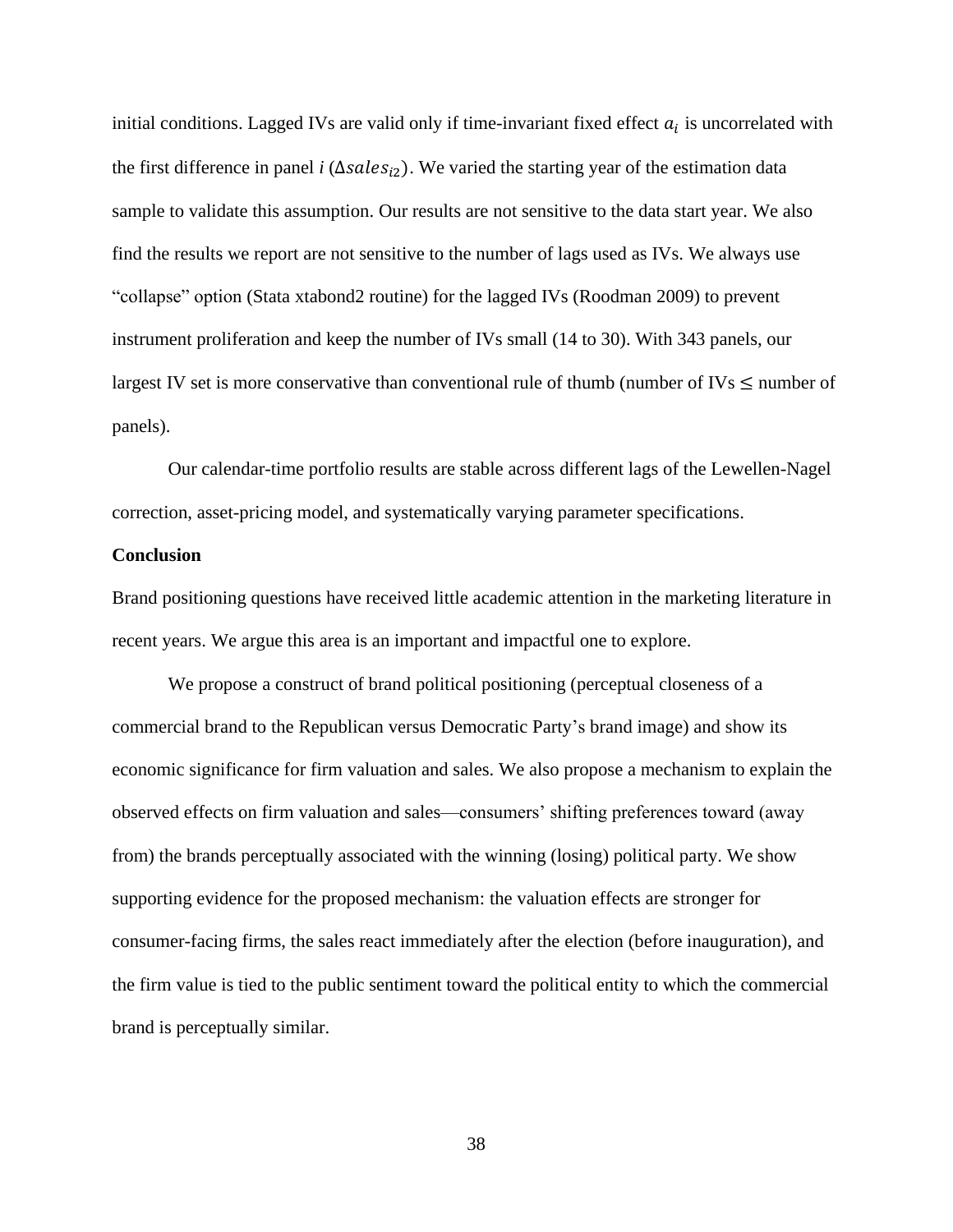|                                | N       | <b>Mean</b> | <b>SD</b> | P <sub>5</sub> | <b>P50</b> | <b>P95</b> |
|--------------------------------|---------|-------------|-----------|----------------|------------|------------|
| <b>PP</b>                      | 4,496   | 0.040       | 0.175     | $-0.325$       | 0.062      | 0.348      |
| Firm Rep Contributions (\$)    | 367     | 882,452     | 1,821,947 | 0              | 90,000     | 5,322,022  |
| Firm Dem Contributions (\$)    | 367     | 642,957     | 1,266,315 | 0              | 103,305    | 3,463,116  |
| CEO Rep Contributions (\$)     | 367     | 3,083       | 14,578    | $\Omega$       | 0          | 13,700     |
| CEO Dem Contributions (\$)     | 367     | 1,778       | 7,529     | $\Omega$       | $\theta$   | 10,600     |
| Firm Age in 2016               | 367     | 68.247      | 49.629    | 12             | 50         | 165        |
| Total Assets (\$M)             | 17,988  | 94,175      | 297,252   | 332.200        | 10,502     | 361,402    |
| Sales Intensity                | 17,988  | 0.254       | 0.199     | 0.014          | 0.211      | 0.618      |
| Daily Stock Returns            | 428,510 | 0.000       | 0.023     | $-0.031$       | 0.000      | 0.029      |
| President Trump's Net Approval | 677     | $-0.127$    | 0.038     | $-0.192$       | $-0.118$   | $-0.071$   |

# **Table 1. Summary Statistics Table 1 Panel A. Descriptive Statistics**

# **Table 1 Panel B. Cross-Sectional Correlations, 2016Q3**

| Variables                                 |         | $\left( 2\right)$ | 3)        | $\left(4\right)$ | (5)        | (6)        |            | (8)      |
|-------------------------------------------|---------|-------------------|-----------|------------------|------------|------------|------------|----------|
| $(1)$ PP                                  | 1.00    |                   |           |                  |            |            |            |          |
| $(2)$ Firm Rep Contributions <sup>a</sup> | $-0.05$ | 1.00              |           |                  |            |            |            |          |
| (3) Firm Dem Contributions <sup>a</sup>   | 0.01    | $0.80***$         | 1.00      |                  |            |            |            |          |
| $(4)$ CEO Rep Contributions <sup>a</sup>  | $-0.03$ | $0.12***$         | 0.07      | 1.00             |            |            |            |          |
| $(5)$ CEO Dem Contributions <sup>a</sup>  | $-0.01$ | $0.15***$         | $0.18***$ | 0.04             | 1.00       |            |            |          |
| $(6)$ Firm Age in 2016                    | $-0.08$ | $-0.05$           | $-0.09*$  | $-0.08$          | $-0.13***$ | 1.00       |            |          |
| (7) Total Assets                          | $-0.03$ | $-0.07$           | $-0.08$   | $-0.03$          | $-0.06$    | $0.25***$  | 1.00       |          |
| (8) Sales Intensity                       | $-0.02$ | $0.11***$         | 0.01      | $0.12***$        | 0.07       | $-0.22***$ | $-0.28***$ | $1.00\,$ |

<sup>a</sup> Firm and CEO contributions are scaled by firm total assets. \*\*\*  $p<0.01$ , \*\*  $p<0.05$ , \*  $p<0.1$ 

| <b>Variable Name</b> | <b>Variable Definition, Data Source, Frequency</b>                                      |
|----------------------|-----------------------------------------------------------------------------------------|
| PP                   | Brand political positioning, relative distance to Republican vs. Democratic Party       |
|                      | brand image calculated as the weighted Minkowski distance $(p=1.8)$ across 48           |
|                      | brand image attributes. Y&R BAV, 2016Q3-2019Q3, quarterly.                              |
| Firm Republican      | Total contributions from PACs, individuals, and soft-money donors, giving \$200 or      |
| (Democratic)         | more, to federal candidates and political parties, as reported to the Federal Election  |
| Contributions        | Commission and compiled by the Center for Responsive Politics. The organizations        |
|                      | themselves did not donate; rather, the money came from the organizations' PACs,         |
|                      | their individual members, employees, owners, and those individuals' immediate           |
|                      | families. Totals include firm subsidiaries and affiliates. opensecrets.org, 2012,       |
|                      | 2014, and 2016 election cycles.                                                         |
| CEO Republican       | Total contributions by the company CEO to the Republican (Democratic) Party             |
| (Democratic)         | entities in the 2012, 2014, and 2016 election cycles. Federal Election Commission       |
| Contributions        | (fec.gov).                                                                              |
| Firm Age in 2016     | Public sources, e.g., company websites, Wikipedia.                                      |
| <b>Total Assets</b>  | ATQ data item. COMPUSTAT, 2005Q1-2019Q3, quarterly.                                     |
| Sales Intensity      | SALEQ/ATQ. COMPUSTAT, 2005Q1-2019Q3, quarterly.                                         |
| <b>Stock Returns</b> | CRSP, October 28, 2015–September 30, 2019, daily.                                       |
| President Trump's    | Net Approval is the difference between the approval and disapproval ratings, which      |
| Net Approval         | are calculated across all available polls, accounting for each poll's quality, recency, |
|                      | sample size, and partisan lean. Sourced from five thirty eight.com for January 23,      |
|                      | 2017–September 30, 2019, daily.                                                         |

# **Table 1 Panel C. Variable Definitions**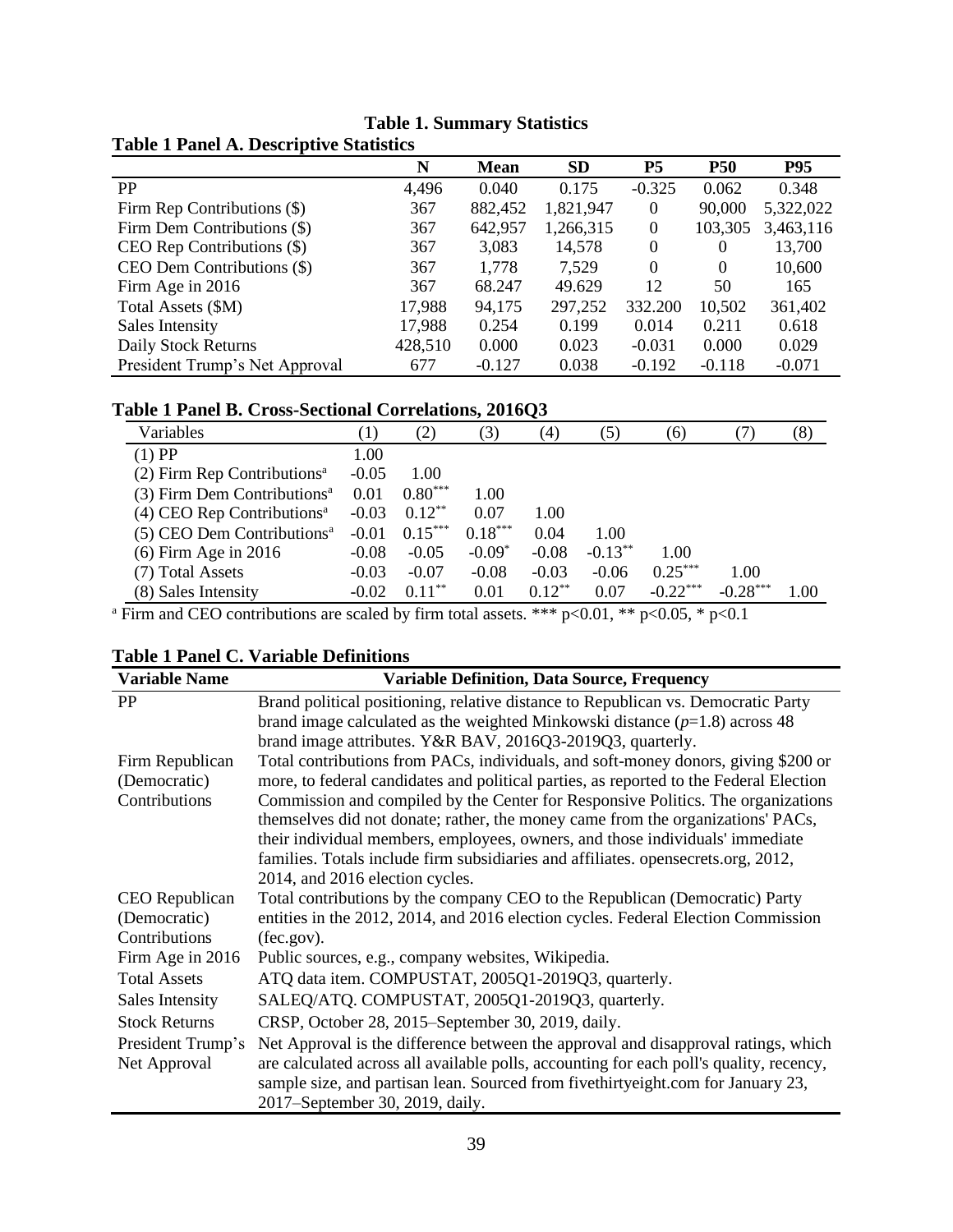#### **Table 2. Key Brand Image Descriptors**

Table presents top three descriptors of brand image for political parties, presidential candidates, and a small subset of commercial brands in 2016Q3.

|                                | <b>Top attribute</b> | $2nd$ -Top attribute | $3rd$ -Top attribute |
|--------------------------------|----------------------|----------------------|----------------------|
| <b>Parties and Candidates:</b> |                      |                      |                      |
| <b>Republican Party</b>        | Arrogant             | Unapproachable       | Restrained           |
| Democratic Party               | Arrogant             | Unapproachable       | Progressive          |
| Donald Trump                   | Arrogant             | Unapproachable       | Daring               |
| <b>Hillary Clinton</b>         | Arrogant             | Unapproachable       | Intelligent          |
| <b>Commercial Brands:</b>      |                      |                      |                      |
| Apple                          | Progressive          | Innovative           | Visionary            |
| <b>BP</b>                      | Arrogant             | Carefree             | Straightforward      |
| EarthLink                      | Simple               | <b>Different</b>     | Rugged               |
| <b>IDT</b>                     | Restrained           | Independent          | <b>Different</b>     |
| <b>Lockheed Martin</b>         | Visionary            | Progressive          | Innovative           |
| Microsoft                      | Innovative           | Intelligent          | Visionary            |
| Tesla                          | Progressive          | Innovative           | Different            |

#### **Table 3. Event Study Analyses**

## **Table 3. Panel A. Average Abnormal Daily Stock Returns around 2016 Election**

Table presents daily average abnormal returns (p-values) in the [-10; 10] window around the 2016 presidential election (November 8, 2016) for the full sample and two subsamples based on the median split on the political positioning metric calculated from 2016q3 BAV data.

|                    |             |         | Democratic subsample                   |         | Republican subsample                    |         |
|--------------------|-------------|---------|----------------------------------------|---------|-----------------------------------------|---------|
|                    |             |         | $PP_{i2016q3}^{Dem} = 1$               |         | $PP^{Dem}_{i2016q3}$                    | $= 0$   |
| Day                | Full Sample |         | $(PP_{i2016q3} > median(PP_{i2016q3})$ |         | $(PP_{i2016q3} < median (PP_{i2016q3})$ |         |
| $[-10]$            | $-0.003$    | (0.014) | $-0.003$                               | (0.056) | $-0.002$                                | (0.113) |
| $[-9]$             | 0.002       | (0.228) | 0.001                                  | (0.636) | 0.002                                   | (0.237) |
| $[-8]$             | 0.000       | (0.896) | 0.001                                  | (0.734) | 0.000                                   | (0.899) |
| $[-7]$             | 0.006       | (0.000) | 0.005                                  | (0.000) | 0.007                                   | (0.000) |
| $[-6]$             | 0.001       | (0.541) | 0.000                                  | (0.919) | 0.001                                   | (0.479) |
| $[-5]$             | $-0.001$    | (0.533) | 0.000                                  | (0.850) | $-0.001$                                | (0.488) |
| $[-4]$             | 0.001       | (0.405) | 0.002                                  | (0.258) | 0.000                                   | (0.913) |
| $[-3]$             | 0.002       | (0.137) | 0.001                                  | (0.365) | 0.002                                   | (0.236) |
| $[-2]$             | 0.000       | (0.851) | 0.000                                  | (0.899) | 0.000                                   | (0.890) |
| $[-1]$             | $-0.001$    | (0.286) | $-0.003$                               | (0.033) | 0.000                                   | (0.996) |
| $[0]$ Nov. 8, 2016 | $-0.001$    | (0.331) | $-0.002$                               | (0.371) | $-0.001$                                | (0.629) |
| $[1]$              | $-0.004$    | (0.007) | $-0.003$                               | (0.223) | $-0.006$                                | (0.007) |
| $[2]$              | 0.003       | (0.047) | 0.001                                  | (0.775) | 0.006                                   | (0.014) |
| $[3]$              | 0.002       | (0.074) | 0.001                                  | (0.665) | 0.004                                   | (0.060) |
| $[4]$              | 0.004       | (0.002) | 0.001                                  | (0.527) | 0.007                                   | (0.001) |
| $[5]$              | $-0.002$    | (0.099) | $-0.001$                               | (0.603) | $-0.003$                                | (0.065) |
| [6]                | $-0.001$    | (0.440) | 0.000                                  | (0.846) | $-0.001$                                | (0.370) |
| $[7]$              | 0.002       | (0.025) | 0.001                                  | (0.356) | 0.003                                   | (0.032) |
| [8]                | $-0.002$    | (0.048) | $-0.003$                               | (0.060) | $-0.001$                                | (0.369) |
| $[9]$              | $-0.002$    | (0.016) | $-0.003$                               | (0.088) | $-0.002$                                | (0.065) |
| $[10]$             | 0.003       | (0.012) | 0.003                                  | (0.078) | 0.003                                   | (0.074) |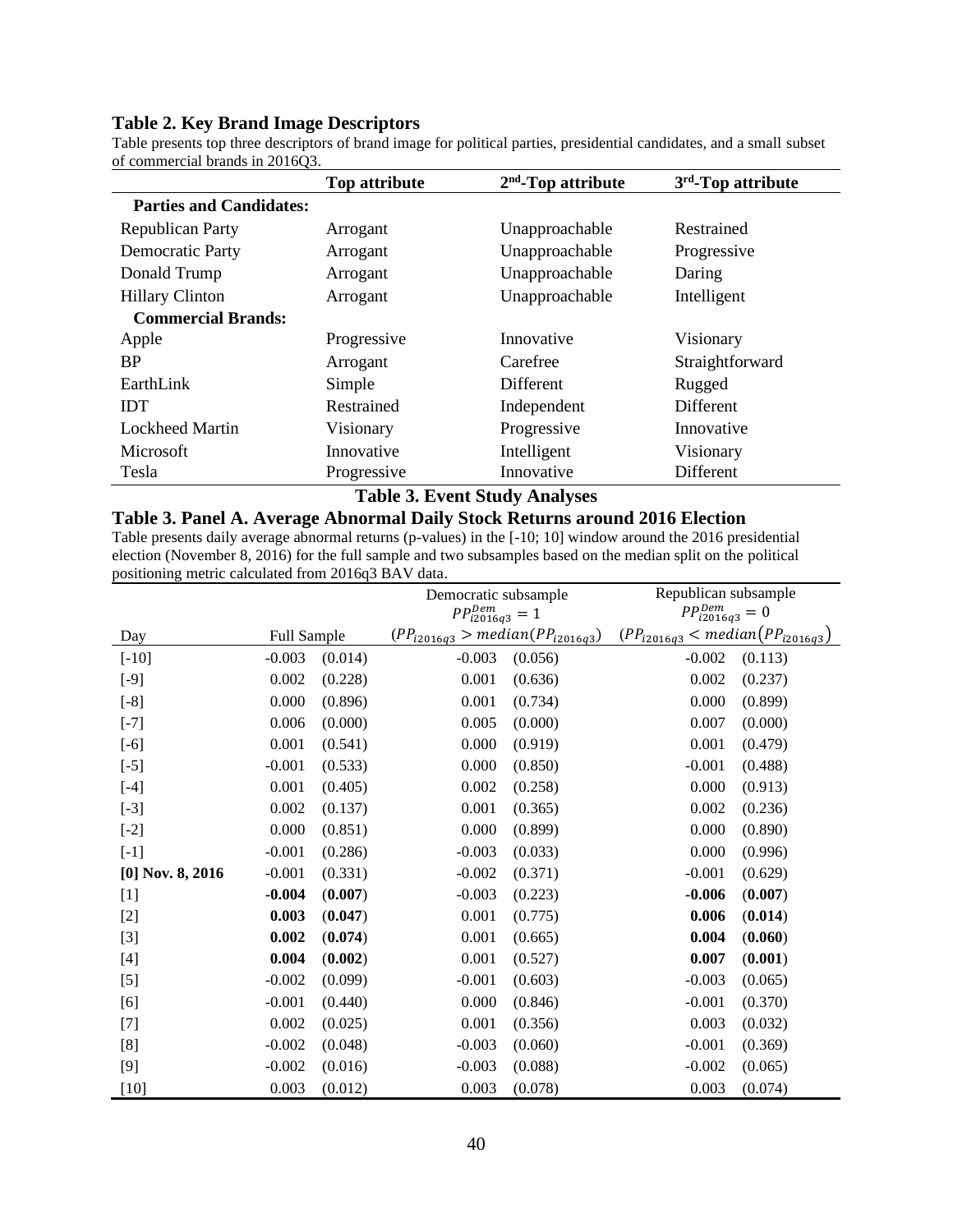#### **Table 3. Panel B. Base Model**

The table presents regression of the cumulative abnormal returns in the event windows immediately following the 2016 presidential election.

|                                            | (1)        | (2)        | (3)        | (4)        |
|--------------------------------------------|------------|------------|------------|------------|
| <b>VARIABLES</b>                           | CAR[1,1]   | CAR[1,3]   | CAR[1,5]   | CAR[1,10]  |
| Constant                                   | $-0.002$   | $-0.006$   | $-0.006$   | $-0.009$   |
|                                            | (0.628)    | (0.312)    | (0.359)    | (0.280)    |
| $PP_{i,2016q3}^{Rep}$                      | $-0.001$   | $0.010*$   | $0.011*$   | $0.017**$  |
|                                            | (0.666)    | (0.083)    | (0.098)    | (0.039)    |
| Firm Republican Contributions <sup>a</sup> | 0.006      | $-0.019$   | 0.025      | $0.091*$   |
|                                            | (0.695)    | (0.541)    | (0.436)    | (0.058)    |
| Firm Democratic Contributions <sup>a</sup> | $-0.026$   | $-0.037$   | $-0.071*$  | $-0.134**$ |
|                                            | (0.173)    | (0.387)    | (0.098)    | (0.025)    |
| <b>Firm Total Contributions</b>            | $0.002***$ | $0.003***$ | $0.003***$ | $0.002**$  |
|                                            | (0.001)    | (0.000)    | (0.000)    | (0.032)    |
| CEO Republican Contributions <sup>a</sup>  | $0.146***$ | $0.297***$ | $0.558***$ | $0.750***$ |
|                                            | (0.000)    | (0.000)    | (0.000)    | (0.001)    |
| CEO Democratic Contributions <sup>a</sup>  | $-0.161$   | $-0.481$   | $-0.431$   | $-1.423$   |
|                                            | (0.815)    | (0.723)    | (0.794)    | (0.314)    |
| Firm Age <sup>b</sup>                      | $-0.001$   | $-0.007$   | $-0.007$   | $-0.009$   |
|                                            | (0.818)    | (0.223)    | (0.302)    | (0.242)    |
| <b>Earnings Surprise</b>                   | $0.018**$  | $0.065***$ | $0.076***$ | $0.100***$ |
|                                            | (0.025)    | (0.003)    | (0.001)    | (0.001)    |
| <b>M&amp;A</b> Target Announcement         | $-0.012$   | $-0.024$   | $-0.027$   | 0.008      |
|                                            | (0.169)    | (0.218)    | (0.328)    | (0.877)    |
| <b>M&amp;A Acquiror Announcement</b>       | $0.015*$   | 0.017      | 0.017      | 0.013      |
|                                            | (0.073)    | (0.106)    | (0.219)    | (0.420)    |
| <b>Alliance Announcement</b>               | 0.003      | $0.015*$   | 0.006      | $0.025**$  |
|                                            | (0.386)    | (0.073)    | (0.453)    | (0.050)    |
| Observations                               | 367        | 367        | 367        | 367        |
| R-squared                                  | 0.061      | 0.096      | 0.080      | 0.090      |
| R-squared adjusted                         | 0.0321     | 0.0678     | 0.0515     | 0.0615     |

 $PP_{i,2016q3}^{Rep}$  is the indicator variable for firm *i* equal to 1 if  $PP_{i,2016q3}$  is in the bottom half of its distribution (i.e., this firm has a Republican brand image). *Firm Republican (Democratic) Contributions* is the total value of firm contributions to Republican (Democratic) federal candidates and the party in the 2012, 2014, and 2016 election cycles (firms themselves did not donate; rather, the money came from the their PACs, employees, owners, and those individuals' immediate families) scaled by firm total assets. *Firm Total Contributions* is the total value of all firm contributions to political parties and federal candidates. CEO Republican (Democratic) Contributions is the total value of financial contributions by the CEO of firm *i* to the Republican (Democratic) Party and federal candidates in the 2012, 2014, and 2016 election cycles scaled by the firm's total assets. Firm Age is firm *i*'s age as of 2016. *Earnings Surprise* is the median percentage of earnings surprise calculated for firms announcing earnings during November 7, 2016–November 23, 2016, calculated across all analysts issuing or revising their forecasts within 100 calendar days prior to the earnings announcement date. *M&A Target*, *M&A Acquiror*, and *Alliance Announcement* variables are indicator variables for M&A acquirer and target announcements and for alliance announcements issued for firms in our sample during Nov. 7, 2016–Nov. 23, 2016. CARs are adjusted for industry affiliation. Robust p values in parentheses.

(<sup>a</sup>) estimates are scaled by 1,000; (<sup>b</sup>) estimates are scaled by 100 for exposition. \*\*\* p<0.01, \*\* p<0.05, \* p<0.1.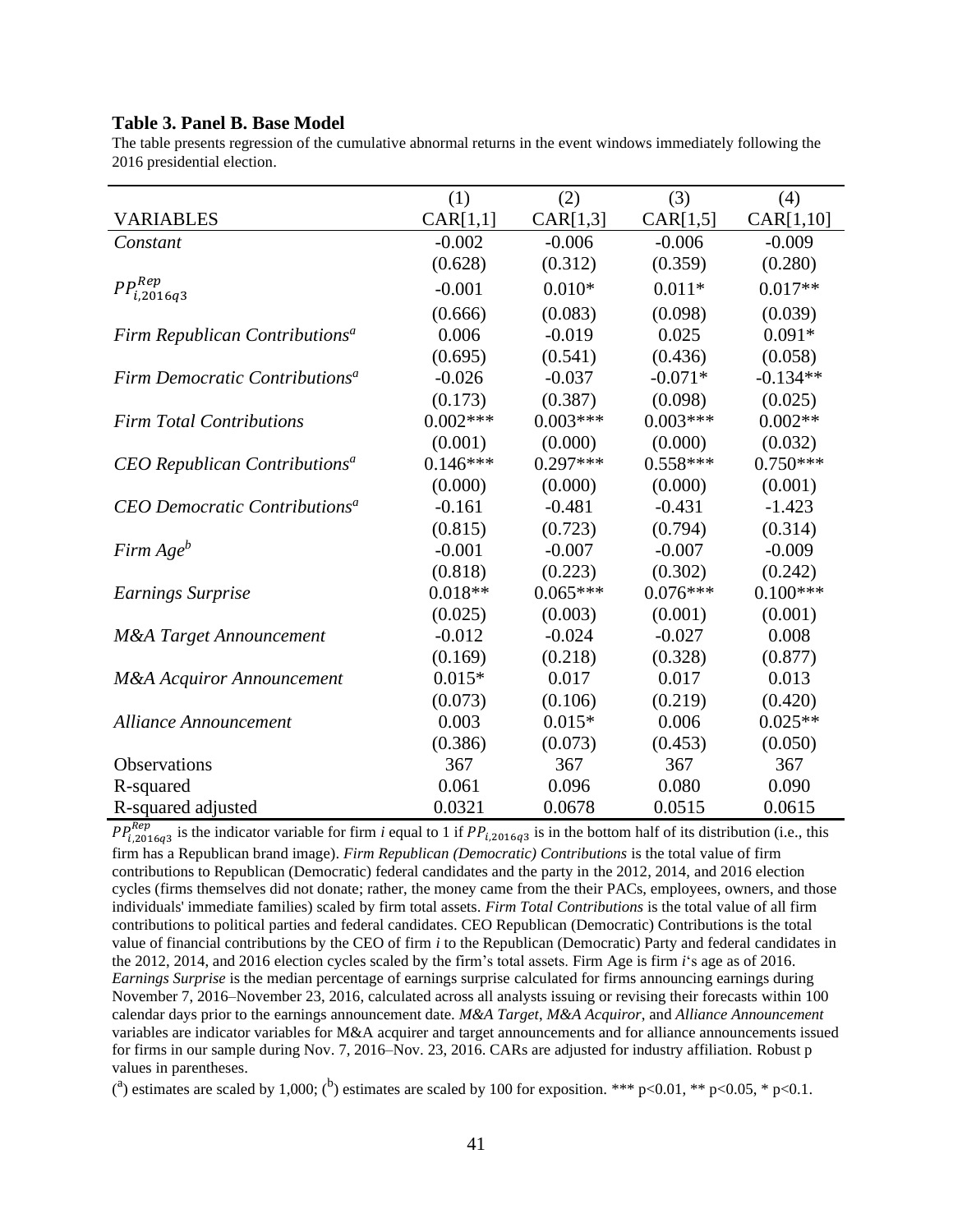#### **Table 3. Panel C. The Role of Consumer-Facing Firms Model**

The table presents an expanded regression of the cumulative abnormal returns in the event windows immediately following the 2016 presidential election.

|                                                                  | (5)        | (6)        | (7)        | (8)        |
|------------------------------------------------------------------|------------|------------|------------|------------|
| <b>VARIABLES</b>                                                 | CAR[1,1]   | CAR[1,3]   | CAR[1,5]   | CAR[1,10]  |
| Constant                                                         | $-0.002$   | $-0.007$   | $-0.007$   | $-0.011$   |
|                                                                  | (0.595)    | (0.242)    | (0.309)    | (0.197)    |
| ConsumerGoods $\times PP_{i,2016q3}^{Rep}$                       | 0.000      | $0.014**$  | $0.016*$   | $0.025**$  |
|                                                                  | (0.893)    | (0.028)    | (0.051)    | (0.012)    |
| $\emph{NonConsumerGoods}\times\emph{PP}^{\emph{Rep}}_{i,2016q3}$ | $-0.006$   | 0.002      | 0.002      | 0.003      |
|                                                                  | (0.253)    | (0.869)    | (0.853)    | (0.797)    |
| NonConsumerGoods $\times PP_{i,2016q3}^{Dem}$                    | 0.000      | 0.003      | 0.003      | 0.008      |
|                                                                  | (0.959)    | (0.720)    | (0.783)    | (0.482)    |
| Firm Republican Contributions <sup>a</sup>                       | 0.011      | $-0.009$   | 0.036      | $0.108**$  |
|                                                                  | (0.490)    | (0.780)    | (0.292)    | (0.029)    |
| Firm Democratic Contributions <sup>a</sup>                       | $-0.028$   | $-0.041$   | $-0.075*$  | $-0.140**$ |
|                                                                  | (0.152)    | (0.348)    | (0.085)    | (0.022)    |
| <b>Firm Total Contributions</b>                                  | $0.002***$ | $0.003***$ | $0.003***$ | $0.002**$  |
|                                                                  | (0.000)    | (0.000)    | (0.000)    | (0.014)    |
| CEO Republican Contributions <sup>a</sup>                        | $0.137***$ | $0.277***$ | $0.537***$ | $0.717***$ |
|                                                                  | (0.000)    | (0.001)    | (0.000)    | (0.001)    |
| CEO Democratic Contributions <sup>a</sup>                        | $-0.179$   | $-0.538$   | $-0.487$   | $-1.534$   |
|                                                                  | (0.791)    | (0.689)    | (0.765)    | (0.272)    |
| Firm Age <sup>b</sup>                                            | $-0.001$   | $-0.007$   | $-0.007$   | $-0.009$   |
|                                                                  | (0.819)    | (0.218)    | (0.302)    | (0.231)    |
| <b>Earnings Surprise</b>                                         | $0.019**$  | $0.065***$ | $0.076***$ | $0.099***$ |
|                                                                  | (0.027)    | (0.003)    | (0.001)    | (0.001)    |
| <b>M&amp;A</b> Target Announcement                               | $-0.013$   | $-0.025$   | $-0.028$   | 0.006      |
|                                                                  | (0.156)    | (0.216)    | (0.322)    | (0.901)    |
| <b>M&amp;A Acquiror Announcement</b>                             | $0.014*$   | 0.016      | 0.015      | 0.010      |
|                                                                  | (0.087)    | (0.151)    | (0.275)    | (0.545)    |
| <b>Alliance Announcement</b>                                     | 0.003      | $0.015*$   | 0.006      | $0.024**$  |
|                                                                  | (0.399)    | (0.073)    | (0.460)    | (0.045)    |
| Observations                                                     | 367        | 367        | 367        | 367        |
| R-squared                                                        | 0.065      | 0.101      | 0.084      | 0.098      |
| R-squared adjusted                                               | 0.0310     | 0.0682     | 0.0507     | 0.0648     |

ConsumerGoods  $\times PP^{Rep}_{i2016q3}$  is an indicator variable equal to 1 if firm *i* is a consumer-goods firm and its  $PP^{Rep}_{i2016q3}$ is equal to 1, and 0 otherwise (i.e., this firm is a consumer-goods firm with a Republican brand image). *NonConsumerGoods*  $\times PP_{i2016q3}^{Dem}$  is an indicator variable that is equal to 1 if the firm *i* is not a consumer-goods firm and its  $PP_{i2016q3}^{Dem}$  indicator is equal to 1 (i.e., this firm is a non-consumer goods firm with a Democratic brand image). NonConsumerGoods  $\times PP^{Rep}_{i2016q3}$  is an indicator variable that is equal to 1 if the firm *i* is not a consumer goods firm and its  $PP^{Dem}_{i2016q3}$  indicator is equal to 0 (i.e., this firm is a non-consumer goods firm with a Republican brand image). All other variables are as defined previously in Table 3, Panel B. Robust p values in parentheses. (<sup>a</sup>) estimates are scaled by 1,000; (<sup>b</sup>) estimates are scaled by 100 for exposition. \*\*\* p<0.01, \*\* p<0.05, \* p<0.1.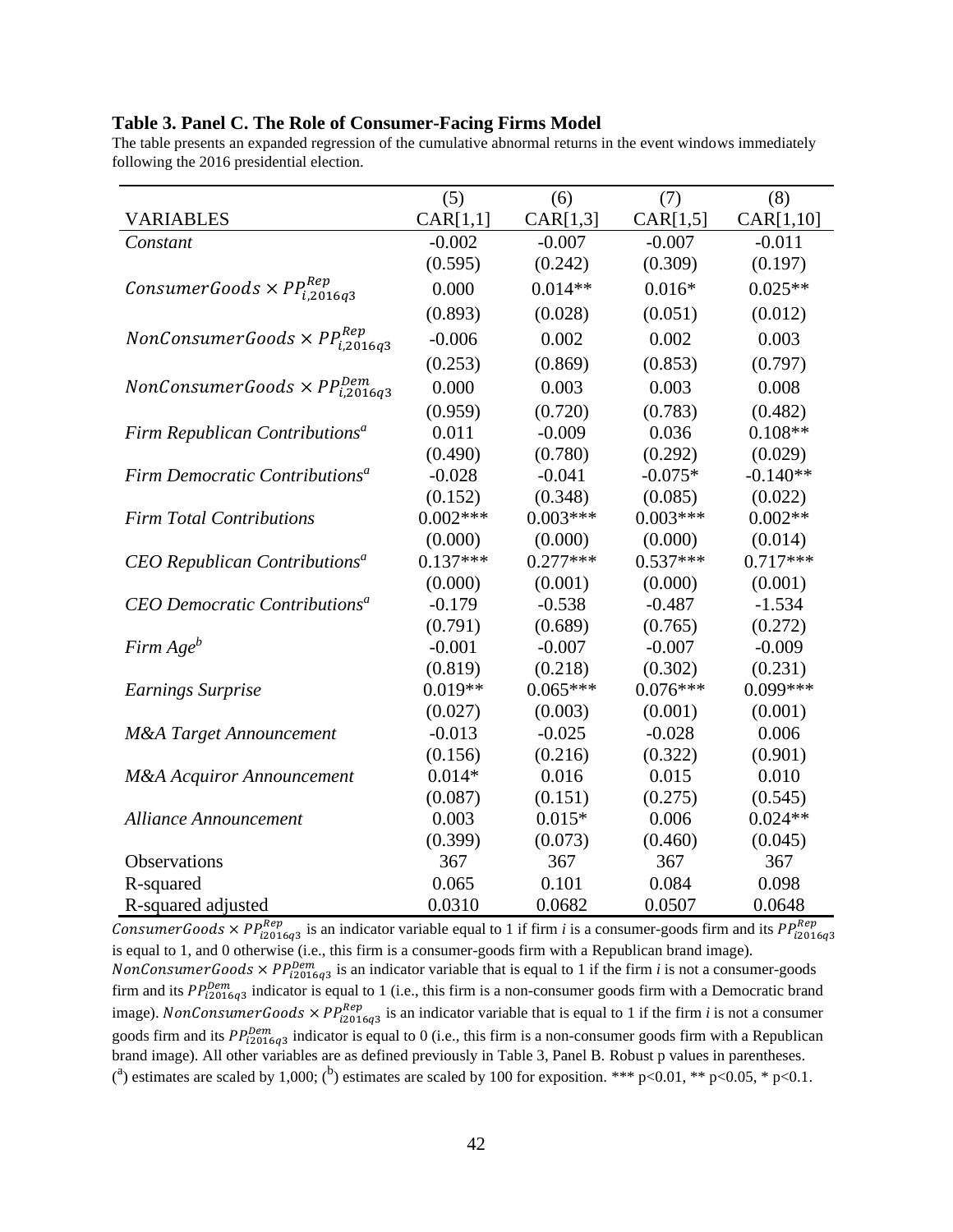#### **Table 4. Sales Dynamics**

| Table 4. Panel A. Sales Performance Following 2016 Election |  |  |  |
|-------------------------------------------------------------|--|--|--|
|-------------------------------------------------------------|--|--|--|

Table presents results of the two-step Blundell-Bond (1998) system GMM estimation of model (7) with Windmeijer (2005) correction.

| <b>VARIABLES</b>                                | (1)         |         | (2)        |         |
|-------------------------------------------------|-------------|---------|------------|---------|
| Constant                                        | 0.002       | (0.344) | 0.001      | (0.482) |
| $\mathit{Sales}_{i(q-1)}$                       | $0.319***$  | (0.000) | $0.318***$ | (0.000) |
| $\mathit{Sales}_{i(q-2)}$                       | $0.098**$   | (0.021) | $0.098**$  | (0.023) |
| $\mathit{Sales}_{i(q-3)}$                       | $-0.009$    | (0.783) | $-0.009$   | (0.783) |
| $\mathit{Sales}_{i(q-4)}$                       | $0.643***$  | (0.000) | $0.643***$ | (0.000) |
| $PP^{Rep}_{i2016q3} \times Qtr_{2016q4-2017q3}$ | $-0.004$    | (0.161) |            |         |
| $PP_{i2016q3}^{Rep} \times Qtr_{2016q4}$        |             |         | $-0.004$   | (0.179) |
| $PP^{Rep}_{i2016q3} \times Qtr_{2017q1}$        |             |         | $-0.002$   | (0.616) |
| $PP_{i2016q3}^{Rep} \times Qtr_{2017q2}$        |             |         | $-0.005$   | (0.204) |
| $PP_{i2016q3}^{Rep} \times Qtr_{2017q3}$        |             |         | $-0.003$   | (0.396) |
| $PP^{Rep}_{i2016q3} \times Qtr_{q > 2017q3}$    | $-0.007$    | (0.122) | $-0.005$   | (0.249) |
| $PP^{Dem}_{i2016q3} \times Qtr_{2016q4-2017q3}$ | $-0.012***$ | (0.005) |            |         |
| $PP_{i2016q3}^{Dem} \times Qtr_{2016q4}$        |             |         | $-0.011**$ | (0.012) |
| $PP^{Dem}_{i2016q3} \times Qtr_{2017q1}$        |             |         | $-0.009*$  | (0.054) |
| $PP_{i2016q3}^{Dem} \times Qtr_{2017q2}$        |             |         | $-0.010*$  | (0.056) |
| $PP_{i2016q3}^{Dem} \times Qtr_{2017q3}$        |             |         | $-0.010$   | (0.125) |
| $PP^{Dem}_{i2016q3} \times Qtr_{q>2017q3}$      | $-0.017**$  | (0.011) | $-0.013**$ | (0.034) |
| Observations                                    | 17,988      |         | 17,988     |         |
| Number of firms                                 | 343         |         | 343        |         |
| AB test p-value                                 | 0.836       |         | 0.846      |         |
| Number of IVs                                   | 14          |         | 20         |         |
| F-stat                                          | 60.43       |         | 37.94      |         |

 $Qtr_q$  is an indicator variable equal to 1 in quarter q, and 0 otherwise.  $Qtr_{2016q4-2017q3}$  is an indicator variable equal to 1 if the quarter is 2016q4, 2017q1, 2017q2, or 2017q3, and 0 otherwise.  $Qtr_{q>2017q3}$  is an indicator variable equal to 1 for all quarters past 2017q3, and 0 otherwise. All other variables are defined as previously. Windmeijer (2005) p-values in parentheses. AB is the Arellano-Bond (1991) test for serial correlation. \*\*\* p<0.01, \*\* p<0.05, \* p<0.1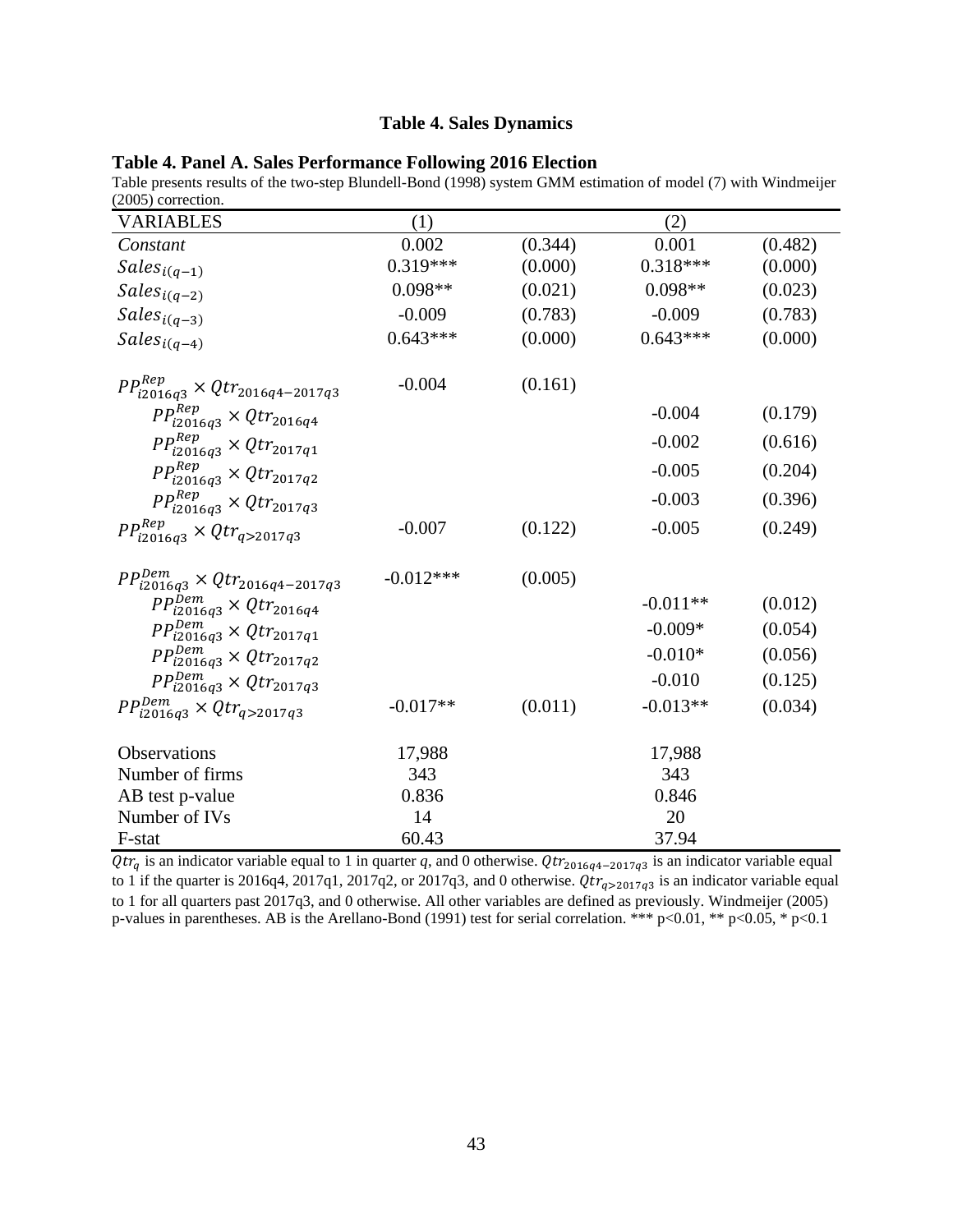| $200J$ , correction.                                                                                                                                           |             |         |             |         |
|----------------------------------------------------------------------------------------------------------------------------------------------------------------|-------------|---------|-------------|---------|
| VARIABLES                                                                                                                                                      | (3)         |         | (4)         |         |
| ConsumerGoods $PP_{i2016q3}^{Rep} \times Qtr_{2016q4-2017q3}$                                                                                                  | $-0.005$    | (0.256) |             |         |
| ConsumerGoods $PP^{Rep}_{i2016q3} \times Qtr_{2016q4}$                                                                                                         |             |         | $-0.004$    | (0.317) |
| $\label{eq:consum} \hspace{2em} ConsumerGoods PP^{Rep}_{i2016q3} \times Qtr_{2017q1}$                                                                          |             |         | $-0.001$    | (0.806) |
| ConsumerGoods $PP^{Rep}_{l2016q3} \times Qtr_{2017q2}$                                                                                                         |             |         | $-0.004$    | (0.417) |
| ConsumerGoods $PP_{i2016q3}^{Rep} \times Qtr_{2017q3}$                                                                                                         |             |         | $-0.002$    | (0.617) |
| $\label{eq:consum} \begin{array}{c} \textit{ConsumerGoods} P P^{Rep}_{i2016q3} \times Q tr_{q > 2017q3} \end{array}$                                           | $-0.008$    | (0.217) | $-0.004$    | (0.469) |
| ConsumerGoodsP $P_{i2016q3}^{Dem} \times Q_{i2016q4-2017q3}$                                                                                                   | $-0.019***$ | (0.002) |             |         |
| ConsumerGoodsP $P^{Dem}_{i2016q3}$ × $Qtr_{2016q4}$                                                                                                            |             |         | $-0.016***$ | (0.007) |
| ConsumerGoodsPP $_{i2016q3}^{Dem} \times Qtr_{2017q1}$                                                                                                         |             |         | $-0.014**$  | (0.045) |
| $\label{eq:consum} \begin{array}{c} \textit{ConsumerGoods} \textit{PP}_{\textit{12016q3}}^{\textit{Dem}} \times \textit{Qtr}_{\textit{2017q2}} \\ \end{array}$ |             |         | $-0.014*$   | (0.071) |
| ConsumerGoodsPP $_{12016q3}^{Dem} \times Qtr_{2017q3}$                                                                                                         |             |         | $-0.012$    | (0.178) |
| ConsumerGoodsPP $_{i2016q3}^{Dem} \times Qtr_{q>2017q3}$                                                                                                       | $-0.028***$ | (0.006) | $-0.017**$  | (0.045) |
| $NonConsumerGoodsPP^{Rep}_{i2016q3} \times Qtr_{2016q4-2017q3}$                                                                                                | $-0.004$    | (0.433) |             |         |
| $\label{eq:nonconsum} NonConsumer \textit{GoodsPP}^{Rep}_{i2016q3} \times \textit{Qtr}_{2016q4}$                                                               |             |         | $-0.004$    | (0.343) |
| $\emph{NonConsumerGoodsPP}^{Rep}_{i2016q3} \times \emph{Qtr}_{2017q1}$                                                                                         |             |         | $-0.003$    | (0.467) |
| $NonConsumerGoodsPP^{Rep}_{i2016q3} \times Qtr_{2017q2}$                                                                                                       |             |         | $-0.007$    | (0.151) |
| $NonConsumerGoodsPP^{Rep}_{i2016q3} \times Qtr_{2017q3}$                                                                                                       |             |         | $-0.005$    | (0.347) |
| $\label{eq:noncomm} NonConsumerGood sPP^{Rep}_{i2016q3} \times Qtr_{q>2017q3}$                                                                                 | $-0.006$    | (0.233) | $-0.008$    | (0.200) |
| <i>NonConsumerGoodsPP</i> $_{i2016q3}^{Dem}$ × $Qtr_{2016q4-2017q3}$                                                                                           | 0.001       | (0.853) |             |         |
| $\label{eq:nonconsum} NonConsumerGood sPP^{Dem}_{i2016q3} \times Qtr_{2016q4}$                                                                                 |             |         | $-0.000$    | (0.975) |
| $\emph{NonConsumerGoodsPP}^{Dem}_{i2016q3} \times Qtr_{2017q1}$                                                                                                |             |         | $-0.001$    | (0.795) |
| $NonConsumerGoodsPP^{Dem}_{i2016q3} \times Qtr_{2017q2}$                                                                                                       |             |         | $-0.003$    | (0.531) |
| $NonConsumerGoodsPP^{Dem}_{i2016q3} \times Qtr_{2017q3}$                                                                                                       |             |         | $-0.006$    | (0.107) |
| <i>NonConsumerGoodsPP</i> $_{i2016q3}^{Dem} \times Qtr_{q>2017q3}$                                                                                             | 0.002       | (0.791) | $-0.005$    | (0.246) |
| Observations                                                                                                                                                   | 17,988      |         | 17,988      |         |
| Number of firms                                                                                                                                                | 343         |         | 343         |         |
| AB test p-value                                                                                                                                                | 0.856       |         | 0.858       |         |
| Number of IVs                                                                                                                                                  | 18<br>42.12 |         | 30<br>23.06 |         |
| F-stat                                                                                                                                                         |             |         |             |         |

#### **Table 4. Panel B. Sales Performance Following 2016 Election, Consumer-Facing Firms**

Table presents results of the two-step Blundell-Bond (1998) system GMM estimation of model (8) with Windmeijer (2005) correction.

(Non)ConsumerGoodsP $P_{i,2016q3}^{Dem}$  is an indicator for a (non) consumer-goods firm with a Democratic brand image. (Non)ConsumerGoodsP $P_{i,2016q3}^{Rep}$  is an indicator for a (non) consumer-goods firm with a Republican brand image. All other variables are defined as previously. Windmeijer (2005) p-values in parentheses. AB is the Arellano-Bond (1991) test for serial correlation. \*\*\* p<0.01, \*\* p<0.05, \* p<0.1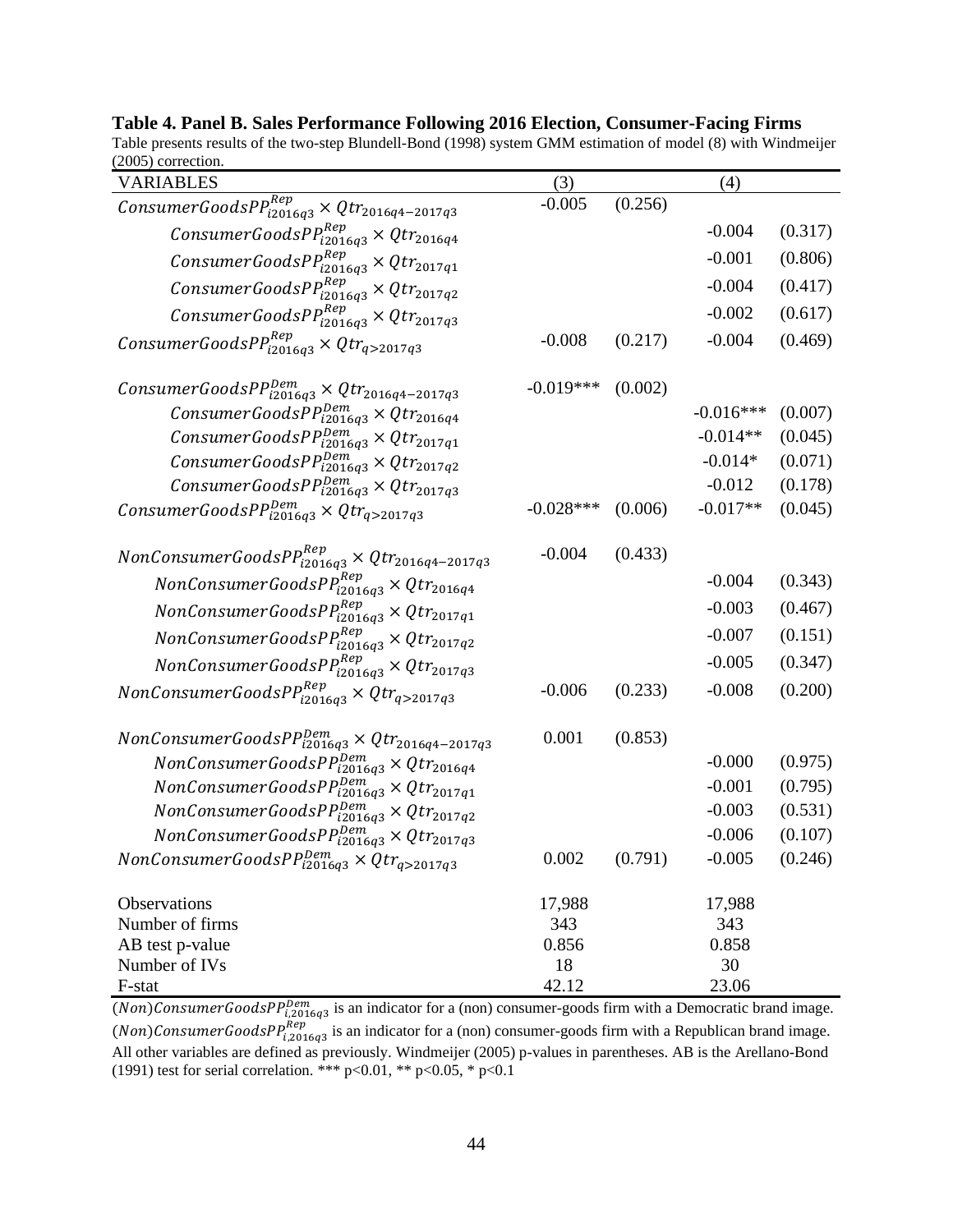#### **Table 5. Post-Inauguration Performance**

The table presents focal results of estimating model (9). We do not report the estimates for quarterly risk factor loadings and their Lewellen-Nagel (2006) lags for brevity. Portfolios are formed to contain equities that fall into the top 33% and bottom 33% of the distribution of *PP(Trump vs. Democratic Party)* metric and are rebalanced (securities added and removed from the portfolio) once every quarter, on the 21st calendar day after the BAV quarterly data collection window opens, to ensure the BAV data used for calculating PP and forming portfolios are temporally aligned and are representative of consumer perceptions as of that date.

| <b>VARIABLES</b>            | (1)<br>Difference in<br>portfolio returns,<br>$(2)-(3)$ | (2)<br>Trump-like<br>portfolio | (3)<br>Democratic Party-like<br>portfolio |
|-----------------------------|---------------------------------------------------------|--------------------------------|-------------------------------------------|
| Change in Presidential      | $0.038***$                                              | $0.018**$                      | $-0.020***$                               |
| <b>Net Approval Ratings</b> | (0.008)                                                 | (0.028)                        | (0.001)                                   |
| Alpha                       | 0.00003                                                 | $0.00015**$                    | 0.00013                                   |
|                             | (0.90700)                                               | (0.03226)                      | (0.55052)                                 |
| <b>Quarterly Betas</b>      | Yes                                                     | Yes                            | Yes                                       |
| Lewellen-Nagel Correction   | 3 lags                                                  | 3 lags                         | 3 lags                                    |
| <b>Observations</b>         | 676                                                     | 676                            | 676                                       |
| R-squared                   | 0.702                                                   | 0.962                          | 0.952                                     |

#### **Table 5. Panel A. Portfolio Performance Following President Trump's 2017 Inauguration**

p-values in parentheses. \*\*\*  $p<0.01$ , \*\*  $p<0.05$ , \*  $p<0.1$ 

## **Table 5. Panel B. Portfolio Performance Following President Trump's 2017 Inauguration for Consumer-Facing Firms Portfolios**

|                             | (4)                | (5)           | (6)                   |
|-----------------------------|--------------------|---------------|-----------------------|
| <b>VARIABLES</b>            | Difference in      | Trump-like    | Democratic Party-like |
|                             | portfolio returns, | portfolio     | portfolio             |
|                             | $(5)-(6)$          |               |                       |
|                             |                    |               |                       |
| Change in Presidential      | $0.029*$           | $0.015***$    | $-0.014$              |
| <b>Net Approval Ratings</b> | (0.080)            | (0.0088)      | (0.301)               |
|                             |                    |               |                       |
| Alpha                       | 0.00006            | $0.00016$ *** | 0.00010               |
|                             | (0.71813)          | (0.00636)     | (0.57765)             |
| <b>Quarterly Betas</b>      | Yes                | Yes           | Yes                   |
|                             |                    |               |                       |
| Lewellen-Nagel Correction   | 3 lags             | 3 lags        | 3 lags                |
| <b>Observations</b>         | 676                | 676           | 676                   |
| R-squared                   | 0.714              | 0.947         | 0.929                 |

p-values in parentheses. \*\*\* p<0.01, \*\* p<0.05, \* p<0.1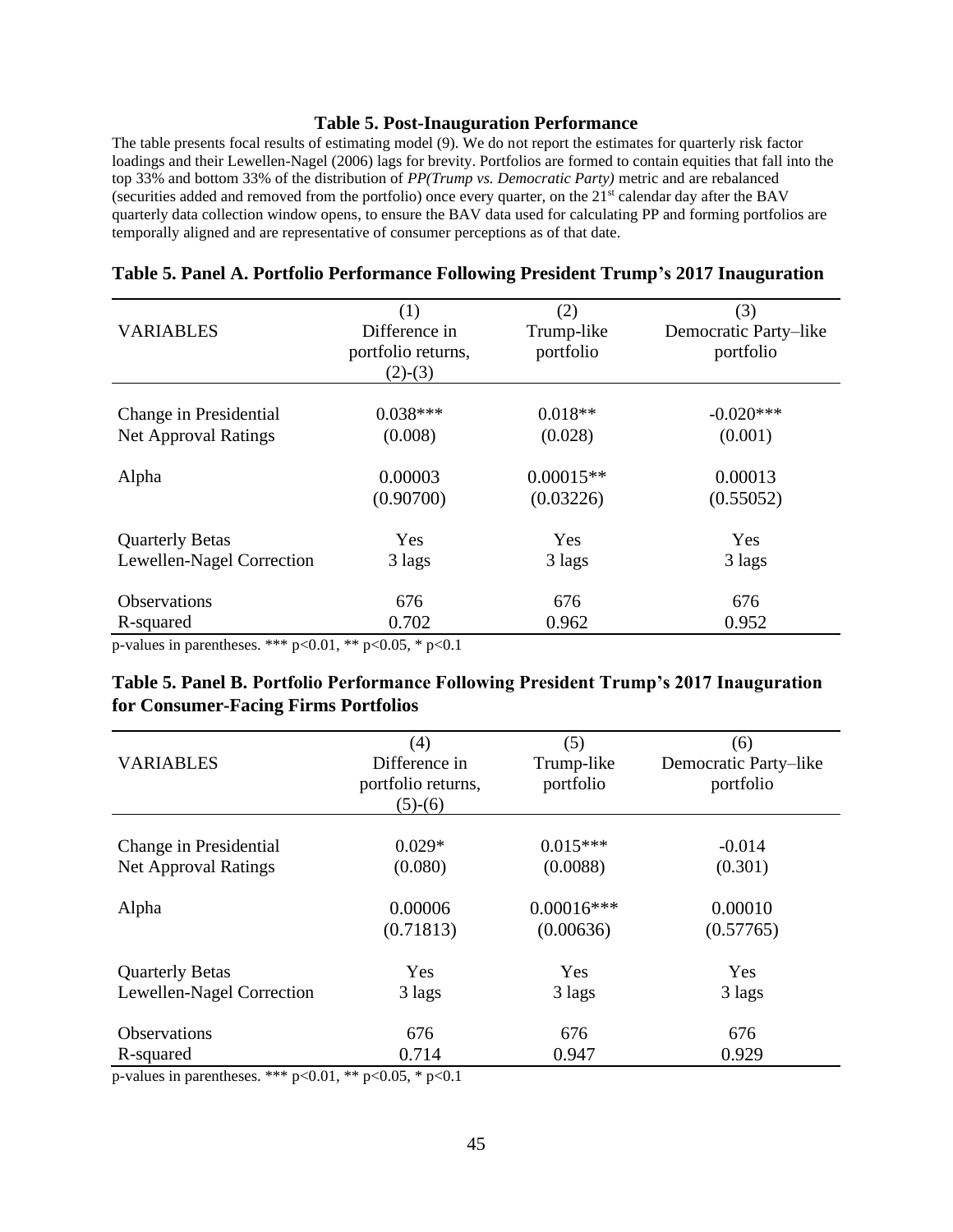#### **References**

- Aaker, Jennifer L. (1997), "Dimensions of Brand Personality," *Journal of Marketing Research*, 34 (August), 347–56.
- Aaker, Jennifer L. (1999), "The Malleable Self: The Role of Self-Expression in Persuasion," *Journal of Marketing Research,* 36 (1), 45-57.
- Aggarwal, Rajesh K., Felix Meschke, and Tracy Yue Wang (2012), "Corporate Political Donations: Investment or Agency?" *Business and Politics*, 14 (1), 1-38.
- Akerlof, George (1980), "A Theory of Social Custom, of Which Unemployment May Be a Consequence," *Quarterly Journal of Economics*, 94 (4), 749-775.
- Ansolabehere, Stephen, John M. de Figueiredo, and James M. Snyder Jr. (2003), "Why is There so Little Money in U.S. Politics?" *Journal of Economic Perspectives*, 17 (1), 105-130.
- Arellano, Manuel, and Stephen Bond (1991), "Some Tests of Specification for Panel Data: Monte Carlo Evidence and an Application to Employment Equations," *The Review of Economic Studies,* 58 (2), 277-297.
- Barth, Mary E., Michael Clement, George Foster, and Ron Kasznik (1998), "Brand Values and Capital Market Valuation," *Review of Accounting Studies*, 3 (1–2), 41–68.
- Baumer, Donald C., and Howard J. Gold (1995), "Party Images and the American Electorate," *American Politics Quarterly*, 23 (1), 33-61.
- Belk, Russel W. (1988), "Possessions and the Extended Self," *Journal of Consumer Research*, 15 (2), 139-168.
- Blundell, Richard, and Stephen Bond (1998), "Initial Conditions and Moment Restrictions in Dynamic Panel Data Models," *Journal of Econometrics*, 87 (1), 115–43.
- Brewer, Mark D. (2009), *Party Image in the American Electorate.* New York: Routledge.
- Cantor, Nancy, Walter Mischel, and Judith C. Schwartz (1982), "A Prototype Analysis of Psychological Situations," *Cognitive Psychology*, 14 (1), 45-77.
- Carhart, Mark M. (1997), "On Persistence in Mutual Fund Performance," *Journal of Finance*, 52 (1), 57–82.
- Child, Travers, Nadia Massoud, Mario Schabus, and Yifan Zhou (2020), "Surprise Election for Trump Connections," *Journal of Financial Economics*, forthcoming.
- Cialdini, Robert B., Richard J. Borden, Avril Thorne, Marcus Randall Walker, Stephen Freeman, Lloyd Reynolds Sloan (1976), "Basking in Reflected Glory: Three (Football) Field Studies," *Journal of Personality and Social Psychology,* 34 (3), 366-375.
- Cooper, Michael J., Huseyin Gulen, and Alexei Ovtchinnikov (2010), "Corporate Political Contributions and Stock Returns," *The Journal of Finance*, 65 (2), 687-724.
- Duchin, Ran, and Denis Sosyura (2012), "The Politics of Government Investment," *Journal of Financial Economics*, 106 (1), 24-48.
- Epley, Nicholas, Adam Waytz, and John T. Cacioppo (2007), "On Seeing Human: A Three-Factor Theory of Anthropomorphism," *Psychological Review*, 114 (4), 864.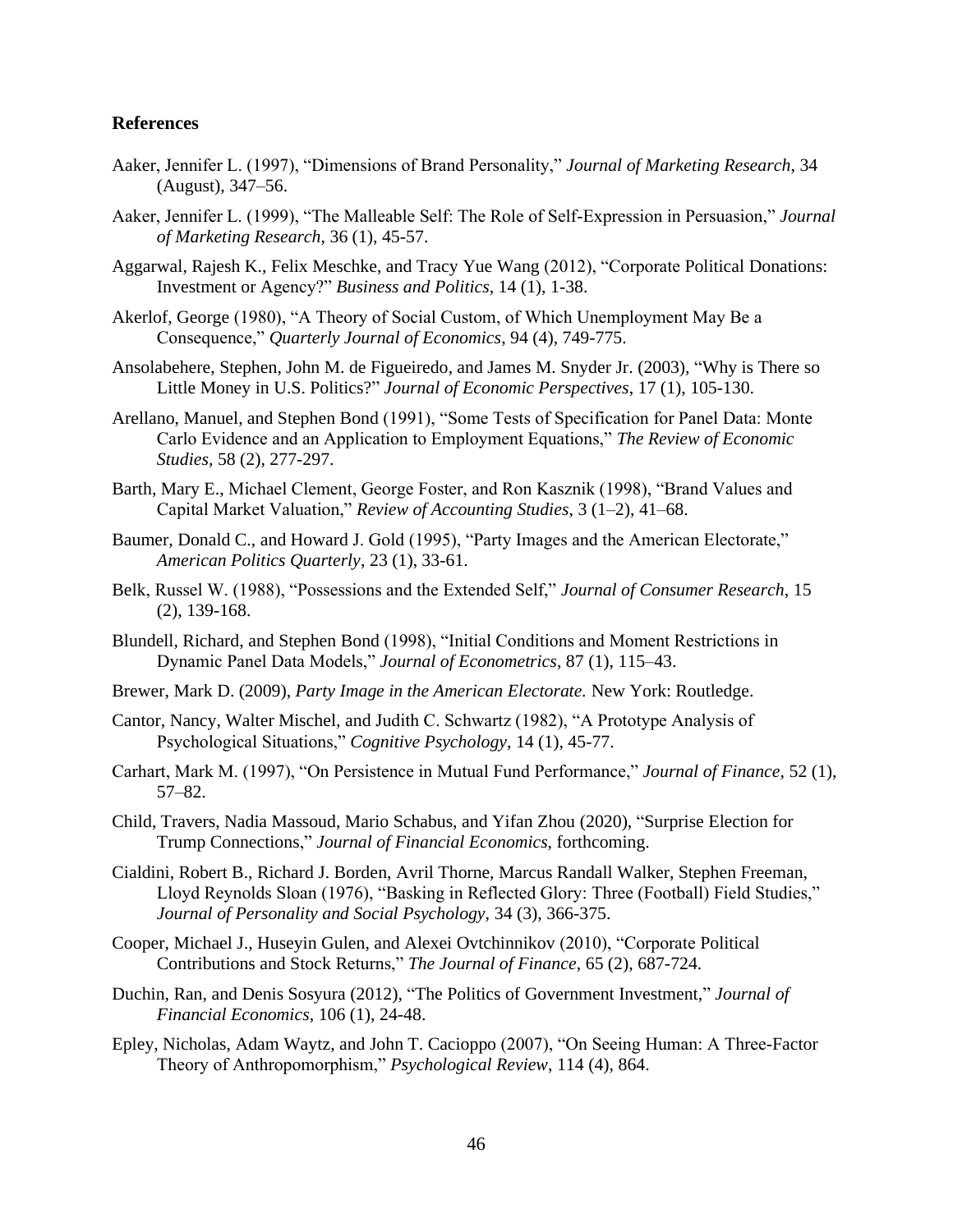- Escalas, Jennifer Edson, and Bettman, J. R. (2003), "You Are What They Eat: The Influence of Reference Groups on Consumers' Connections to Brands," *Journal of Consumer Psychology*, 13 (3), 339-348.
- Fama, Eugene F. (1970), "Efficient Capital Markets: A Review of Theory and Empirical Work," *Journal of Finance*, 25 (2), 383-417.
- Fama, Eugene F., and Kenneth R. French (2015), "A Five-factor Asset Pricing Model," *Journal of Financial Economics*, 116 (1), 1-22.
- Fisman, Raymond (2001), "Estimating the Value of Political Connections," *American Economic Review*, 91(4), 1095-1102.
- Fournier, Susan (1998), "Consumers and Their Brands: Developing Relationship Theory in Consumer Research," *Journal of Consumer Research*, 24 (March), 343-373
- Gal, David (2015), "Identity-Signaling Behavior," in the *Cambridge Handbook of Consumer Psychology*. Eds. Michael I. Norton, Derek D. Rucker, Cait Lamberton. Cambridge University Press. 257-281.
- Goldman, Eitan, Jorg Rocholl, and Jongil So (2008), "Political Connections and The Allocation of Procurement Contracts," *Working Paper*, Indiana University.
- Goldman, Eitan, Jorg Rocholl, and Jongil So (2009), "Do Politically Connected Boards Affect Firm Value?" *Review of Financial Studies*, 22 (6), 2331-2360.
- Grohmann, Bianca (2009), "Gender Dimensions of Brand Personality," *Journal of Marketing Research*, 46 (1), 105-119.
- Heersink, Boris (2018), "Party Brands and the Democratic and Republican National Committees, 1952-1976'" *Studies in American Political Development,* 32 (1), 79-102.
- Hoegg, JoAndrea, and Michael V. Lewis (2011), "The Impact of Candidate Appearance and Advertising Strategies on Election Results," *Journal of Marketing Research*, 48 (5), 895-909.
- Huber, Jurgen, and Michael Kirchler (2013), "Corporate Campaign Contributions and Abnormal Stock Returns after Presidential Elections," *Public Choice*, 156 (1-2), 285-307.
- Jacobson, Robert, and Natalie Mizik (2009), "Customer Satisfaction-Based Mispricing: Issues and Misconceptions," *Marketing Science*, 28 (5), 836-845
- Jones, Bradley (2019), "Republicans and Democrats Have Grown Further Apart on what the Nation's Top Priorities Should Be," *Pew Research Center*, www.pewresearch.org, February 5, 2019. Available at https://www.pewresearch.org/fact-tank/2019/02/05/republicans-and-democratshave-grown-further-apart-on-what-the-nations-top-priorities-should-be/
- Kashmiri, Saim, and Vijay Mahajan (2017), "Values that Shape Marketing Decisions: Influence of Chief Executive Officers' Political Ideologies on Innovation Propensity, Shareholder Value and Risk," *Journal of Marketing Research*, 54 (2), 260-278.
- Keller, Kevin L. (1993), "Conceptualizing, Measuring and Managing Customer-Based Brand Equity," *Journal of Marketing*, 57(1), 1–22.
- Keller, Kevin L., and Donald R. Lehmann (2006), "Brands and Branding: Research Findings and Future Priorities," *Marketing Science*, 25 (3), 740–59.
- Klein, Kristina, Franziska Völckner, Hernán A. Bruno, Henrik Sattler, Pascal Bruno (2019), "Brand Positioning Based on Brand Image–Country Image Fit," *Marketing Science* 38 (3), 365-541.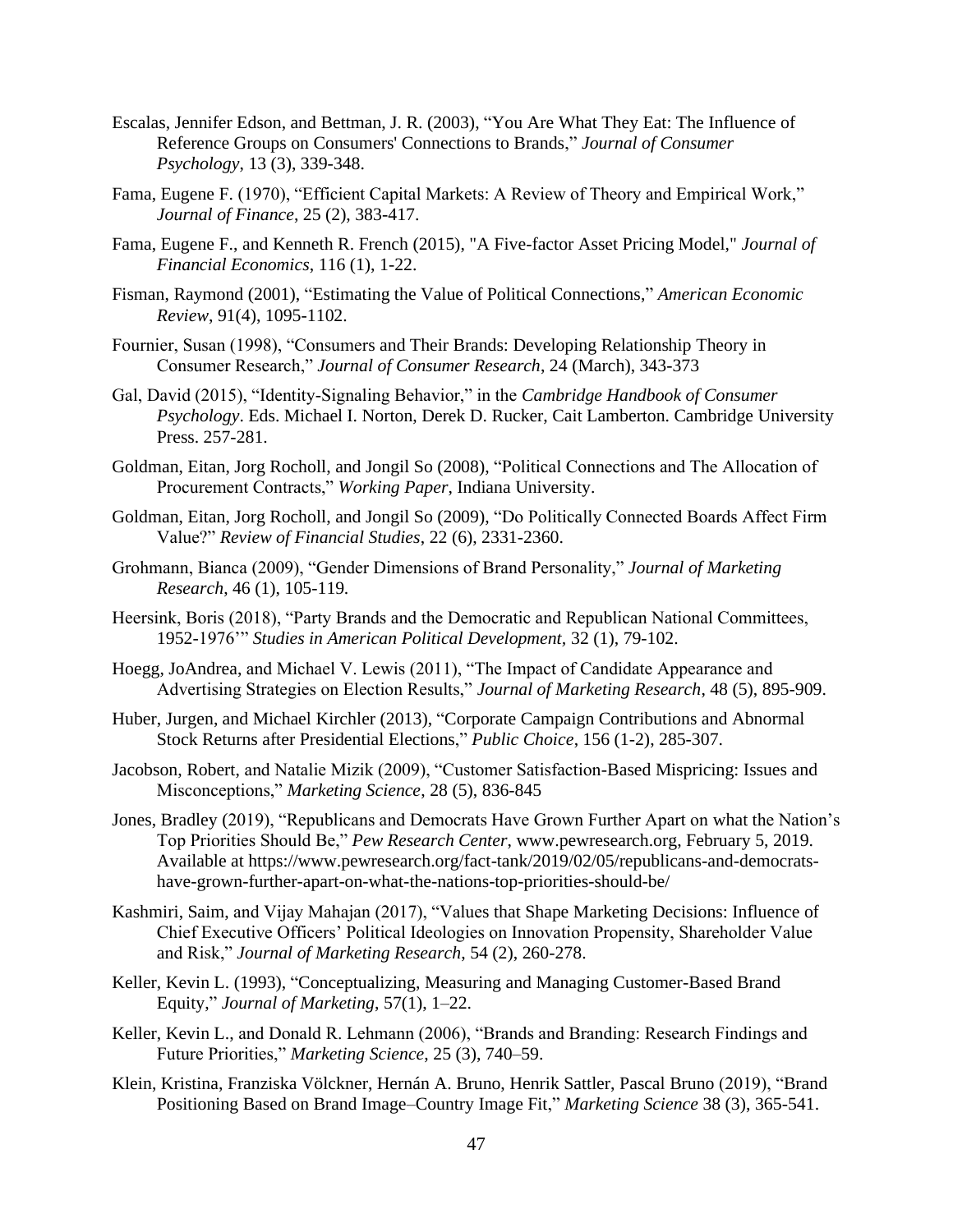- Kleine, Robert E., Susan Schultz Kleine, Jerome B. Kernan (1993), "Mundane Consumption and the Self: A Social-Identity Perspective," *Journal of Consumer Psychology*, 2 (3), 209-235.
- Knight, Brian (2006), "Are Policy Platforms Capitalized into Equity Prices? Evidence from the Bush/Gore 2000 Presidential Election," *Journal of Public Economics*, 90 (4), 751-773.
- Krueger, Anne O. (1974), "The Political Economy of The Rent-Seeking Society," *American Economic Review*, 64 (3), 291–303.
- Lelkes, Yphtach, and Paul M. Sniderman (2016), "The Ideological Asymmetry of the American Party System," *British Journal of Political Science*, 46 (4), 825-844.
- Levy, Sidney J. (1959), "Symbols for Sale," *Harvard Business Review*, (4), 117-24.
- MacInnis, Deborah J., and Valerie S. Folkes (2017), "Humanizing Brands: When Brands Seem to Be Like Me, Part of Me, and in A Relationship with Me," *Journal of Consumer Psychology*, 27 (3), 355-374.
- MacKinlay, A. Craig (1997), "Event Studies in Economics and Finance," *Journal of Economic Literature*, 35 (1), 13-39.
- Malhotra, Naresh K. (1988), "Self Concept and Product Choice: An Integrated Perspective," *Journal of Economic Psychology*, 9 (1), 1-28.
- Mizik, Natalie (2014), "Assessing the Total Financial Performance Impact of Brand Equity with Limited Time-Series Data," *Journal of Marketing Research*, 51 (6), 691-706.
- Mizik, Natalie, and Robert Jacobson (2008), "The Financial Value Impact of Perceptual Brand Attributes," *Journal of Marketing Research*, 45 (1), 15-32.
- Nivola, Pietro S., and David W. Brady (Eds.) (2008). *Red and Blue Nation?: Consequences and Correction of America's Polarized Politics* (Vol. 2). Brookings Institution Press.
- Petrocik, John (1996), "Issue Ownership in Presidential Elections with a 1980 Case Study," *American Journal of Political Science,* 40 (3), 825–50.
- Pich, Christopher, Guja Armannsdottir, Louise Spry (2018), "An Exploratory Case Study Focusing on the Creation, Orientation, and Development of a New Political Brand: The Case of the Jury Team," *Politics & Policy*, 46 (1), 141-181.
- Poole, Keith T., and Thomas Romer (1985), "Patterns of Political Action Committee Contributions to the 1980 Campaigns for the United States House of Representatives," *Public Choice*, 47 (1), 63-111.
- Reed II, Americus, Mark R. Forehand, Stefano Puntoni, and Luk Warlop (2012), "Identity-Based Consumer Behavior," *International Journal of Research in Marketing*, 29 (4), 310-321.
- Roodman, David (2009), "How to do xtabond2: An Introduction to Difference and System GMM in Stata," *The Stata Journal*, 9 (1), 86-136.
- Schoenmueller, Verena, Oded Netzer, and Florian Stahl (2019), "Polarized America: From Political Partisanship to Preference Partisanship," *Working Paper*, available at SSRN 3471477.
- Shavitt, Sharon, and Michelle R. Nelson (2000), "The Social Identity Function in Person Perception: Communicated Meanings of Product Preferences," Chapter 2 (p. 37-58), in Gregory R. Maio and James M. Olson (Eds.), *Why We Evaluate: Functions of Attitudes.* Mahwah, NJ: Erlbaum, 2000.